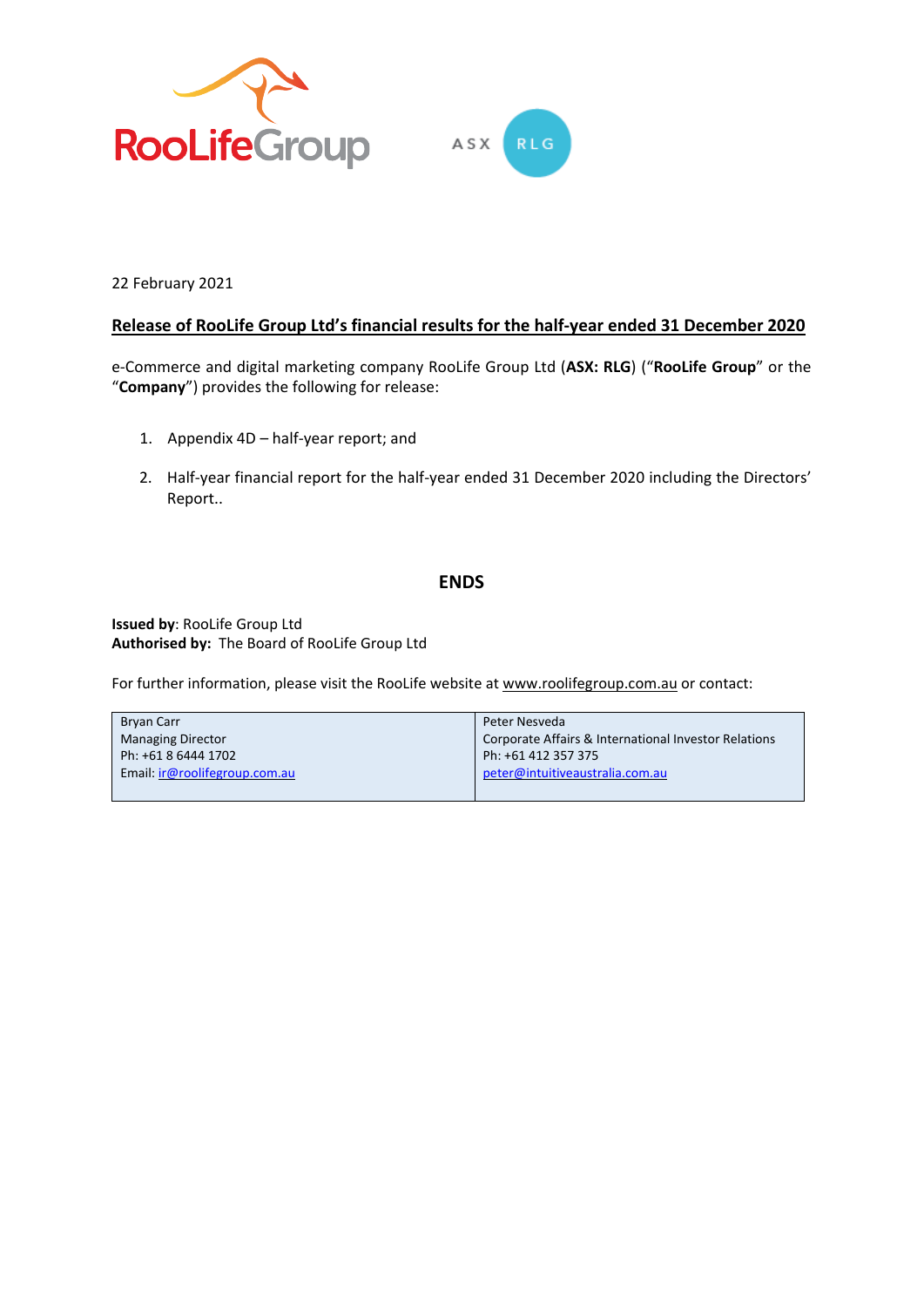# **RooLife Group Ltd**

# **Appendix 4D**

# **Half-year report**

# **for the half-year ended 31 December 2020**

| Name of entity:                  | <b>RooLife Group Ltd</b>         |
|----------------------------------|----------------------------------|
| ACN:                             | 613 410 398                      |
| <b>Current Reporting Period</b>  | Half-Year ended 31 December 2020 |
| <b>Previous Reporting Period</b> | Half-Year ended 31 December 2019 |

# **Results for announcement to the market.**

#### **Item 1**

|                                                    | 6 months<br>ended | 6 months<br>ended | Increase/<br>(Decrease) | $\frac{0}{0}$<br>Change |
|----------------------------------------------------|-------------------|-------------------|-------------------------|-------------------------|
|                                                    | 31 Dec 2020       | 31 Dec 2019       |                         |                         |
| <b>Operating Performance</b>                       |                   |                   |                         |                         |
|                                                    |                   |                   |                         |                         |
| Revenue from ordinary activities and other         | 2,325,142         | 1,612,424         | 712,718                 | 44%                     |
| <i>n</i> come                                      |                   |                   |                         |                         |
| Revenue from ordinary activities<br>$\bullet$      | 2,007,225         | 1,565,203         | 442,022                 | 28%                     |
| Other income<br>$\bullet$                          | 317,917           | 47,221            | 270,696                 | 573%                    |
| Loss from continuing activities after income tax   | (1,476,595)       | (1,450,921)       | (25, 674)               | 2%                      |
| Net loss for the half year attributable to members | (1,476,595)       | (1,450,921)       | (25, 674)               | 2%                      |

## **Commentary on results for the period**

Commentary on the above figures is included in the attached Interim Financial Report for the half year ended 31 December 2020.

## **Item 2**

# **Dividends**

It is not proposed to pay dividends. There are no dividend or distribution reinvestment plans in operation and there has been no dividend or distribution payments during the financial half-year ended 31 December 2020.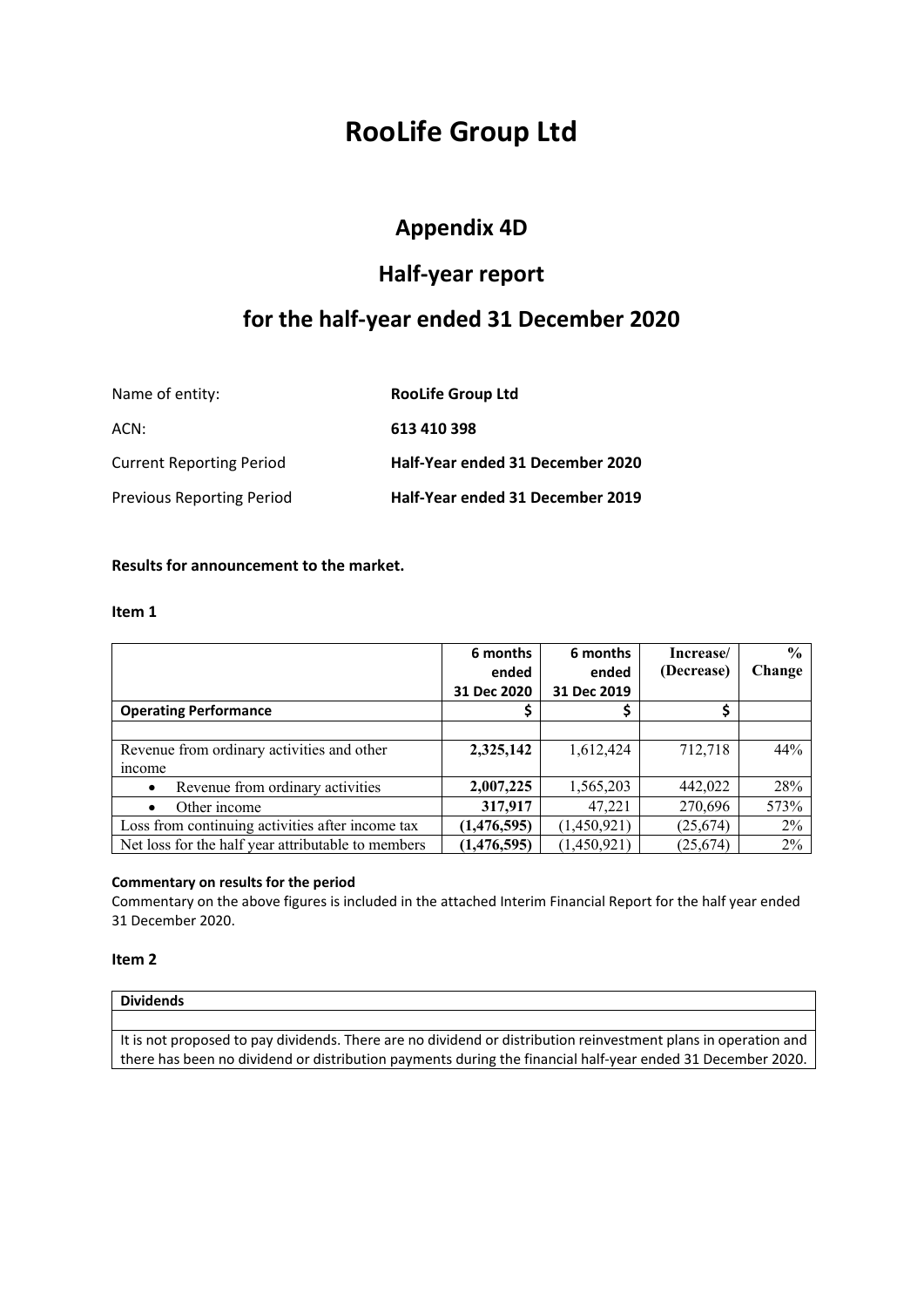#### **Item 3**

|                                  | 31 Dec 2020 | 31 Dec 2019 |
|----------------------------------|-------------|-------------|
| <b>Net Tangible Assets</b>       |             |             |
|                                  |             |             |
| Net tangible assets per security | \$0.009     | \$0.00      |

#### **Item 4**

#### **Control gained or lost over entities during the period**

During the half-year period, the Group incorporated a 100% owned subsidiary, Kiwi Health Pty Ltd. The Company was incorporated on the 29<sup>th</sup> of July 2020.

#### **Item 5**

|                                               | Ownership interest as at |             |  |
|-----------------------------------------------|--------------------------|-------------|--|
|                                               | 31 Dec 2020              | 31 Dec 2019 |  |
| <b>Controlled entities and joint ventures</b> | %                        | %           |  |
|                                               |                          |             |  |
| <b>Parent entity:</b>                         |                          |             |  |
| RooLife Group Ltd                             |                          |             |  |
|                                               |                          |             |  |
| <b>Controlled entities:</b>                   |                          |             |  |
| OpenDNA (UK) Ltd                              | 100                      | 100         |  |
| OpenDNA (Singapore) Pte Ltd                   | 100                      | 100         |  |
| <b>CHOOSE Digital Pty Ltd</b>                 | 100                      | 100         |  |
| RooLife Pty Ltd                               | 100                      | 100         |  |
| RooLife (HK) Ltd                              | 100                      | 100         |  |
| RooLife China                                 | 100                      |             |  |
| <b>Blackglass Pty Ltd</b>                     | 100                      | 100         |  |
| <b>QBID Holdings Pty Ltd</b>                  | 100                      | 100         |  |
| Qualis Holdings Pty Ltd                       | 100                      | 100         |  |
| QBID Pty Ltd                                  | 100                      | 100         |  |
| Qualis Pty Ltd                                | 100                      | 100         |  |
| Kiwi Health Pty Ltd                           | 100                      | -           |  |
|                                               |                          |             |  |

#### **Item 6**

#### **Accounting Standards**

The condensed interim consolidated financial statements (the interim financial statements) are general purpose interim financial statements and have been have prepared in accordance with the requirements of the Corporations Act 2001, applicable accounting standards including AASB 134 Interim Financial Reporting, Accounting Interpretations and other authoritative pronouncements of the Australian Accounting Standards Board ('AASB'). Compliance with AASB 134 ensures compliance with IAS 34 'Interim Financial Reporting'.

#### **Item 7**

#### **Auditor's review report**

The accompanying interim financial report has been reviewed by HLB Mann Judd. A signed copy of the review report is included in the interim financial report.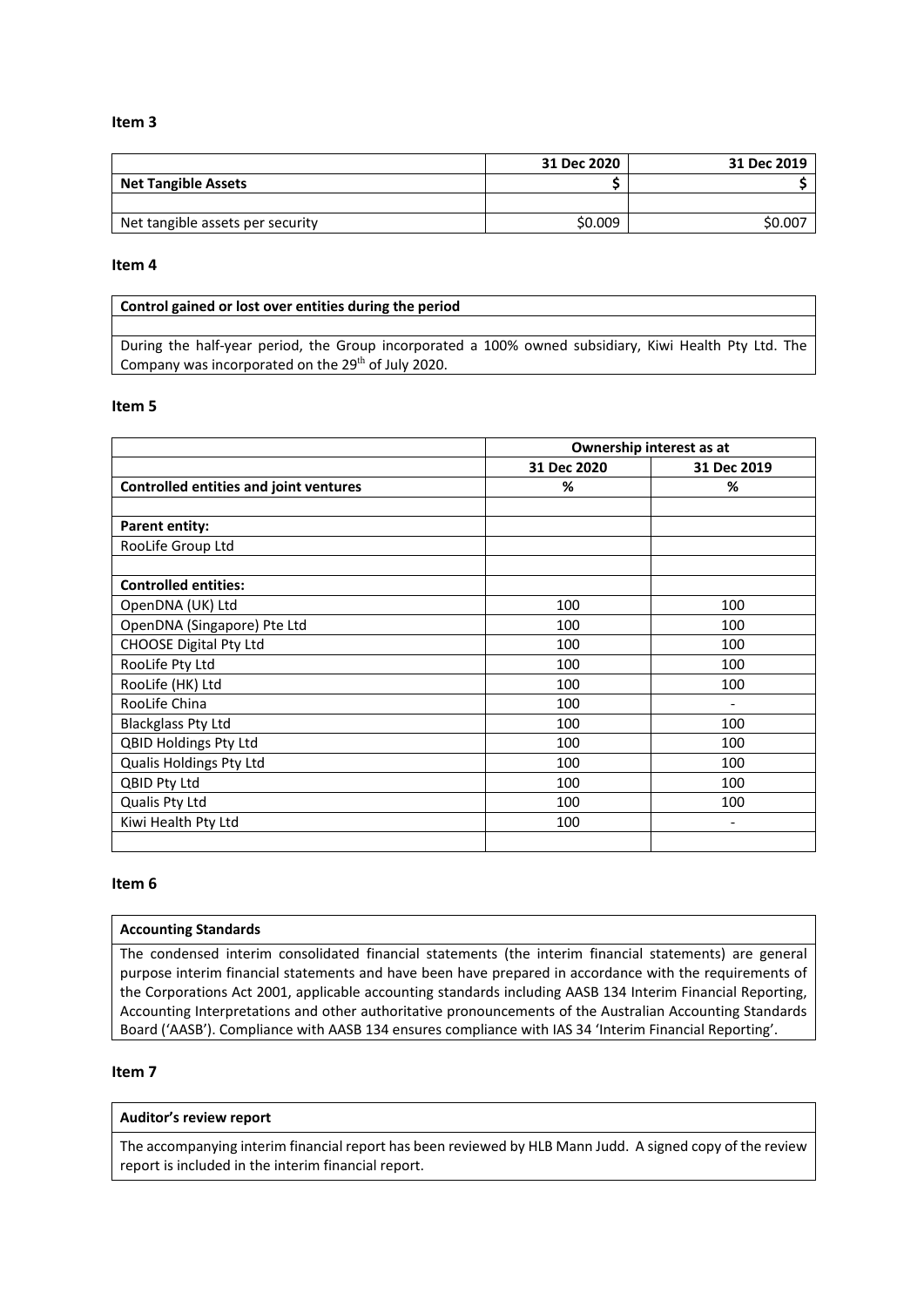# **RooLife Group Ltd**

**ABN 14 613 410 398**

**Interim Report 31 December 2020**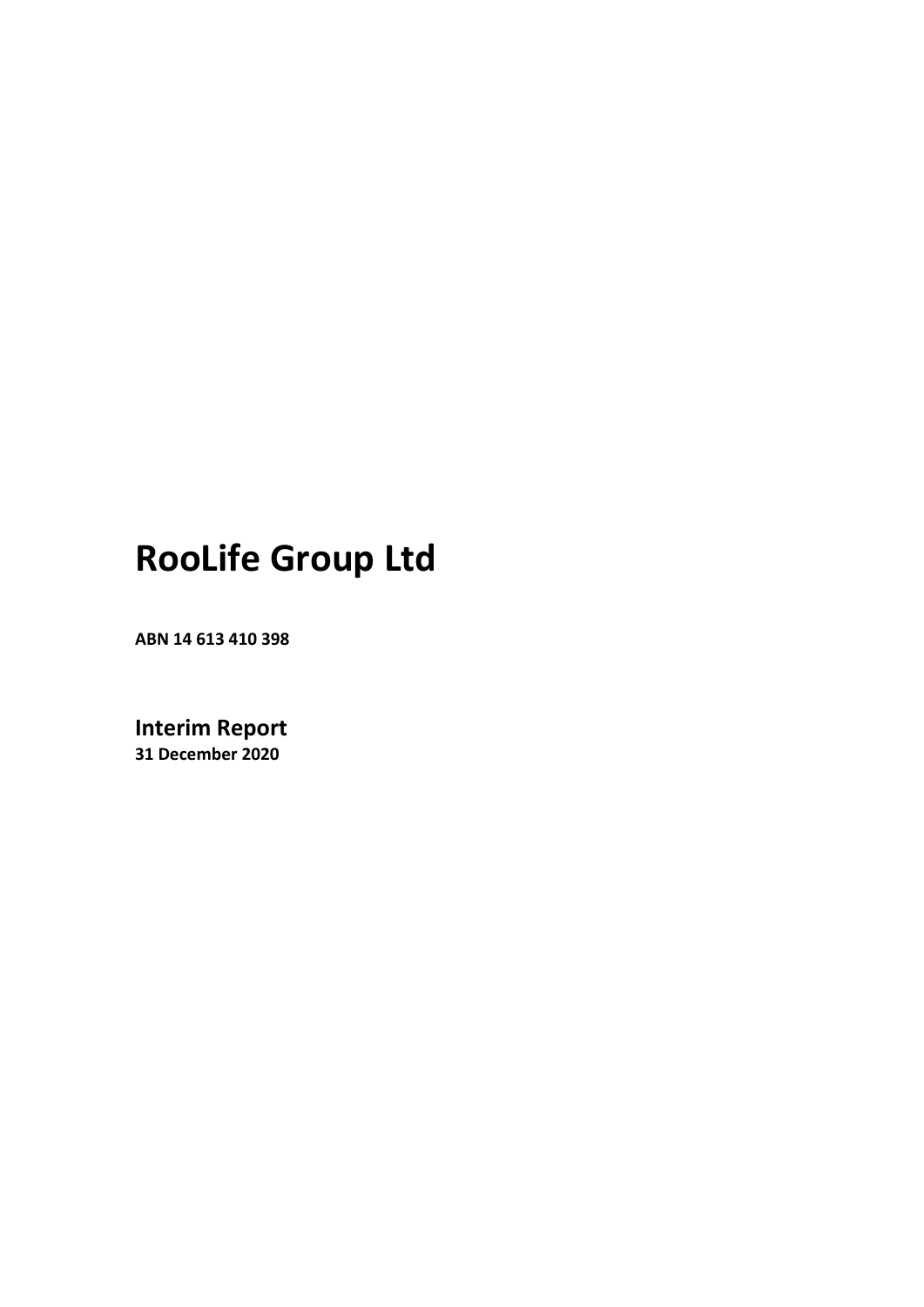# **Contents**

| Condensed consolidated statement of profit or loss and other comprehensive income5 |  |
|------------------------------------------------------------------------------------|--|
|                                                                                    |  |
|                                                                                    |  |
|                                                                                    |  |
|                                                                                    |  |
|                                                                                    |  |
|                                                                                    |  |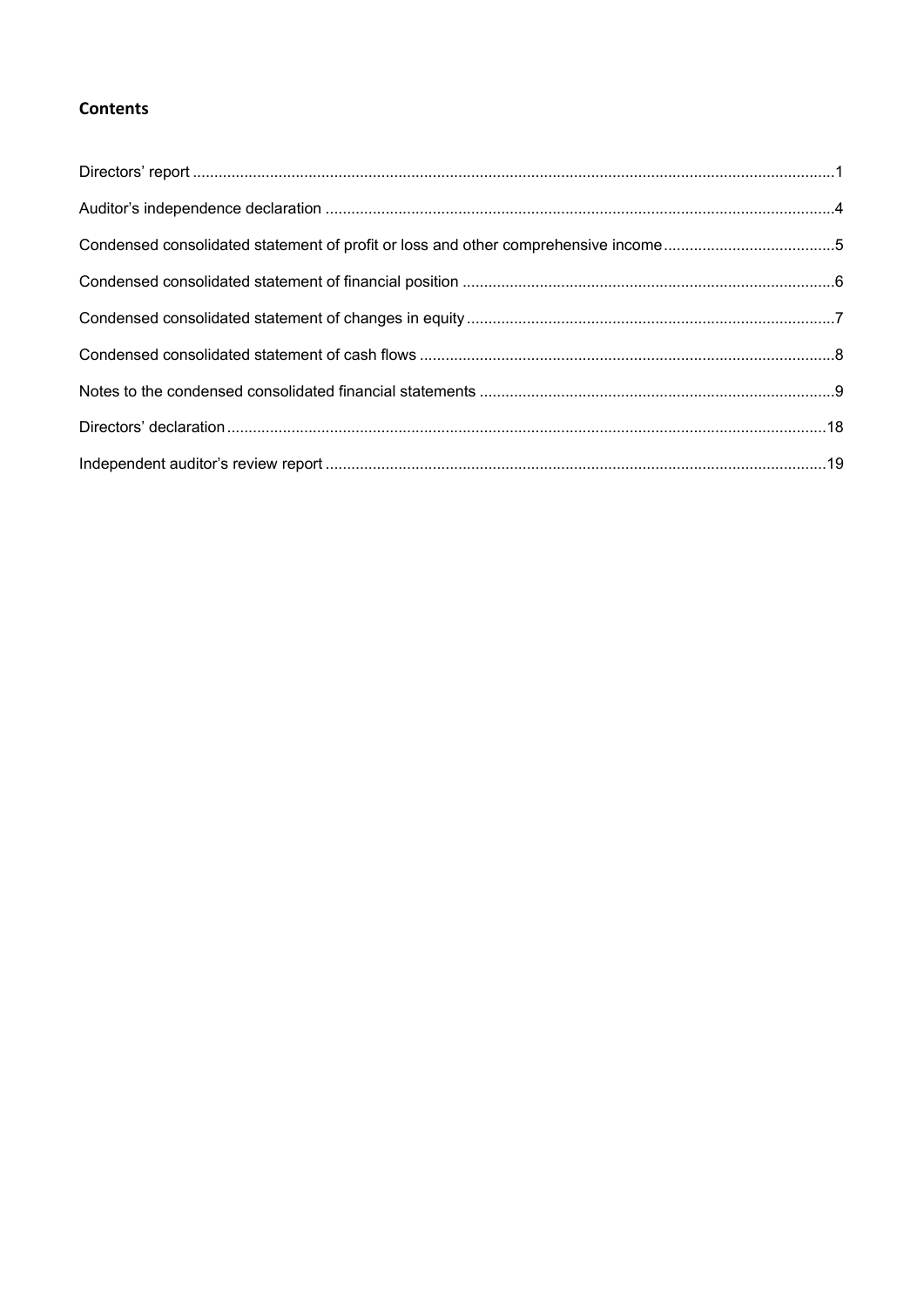# <span id="page-5-0"></span>**Directors' report**

Your Directors submit their Interim Report on the consolidated entity (referred to hereafter as the "Group"), consisting of RooLife Group Ltd ("RooLife" or the "Company") and entities it controlled at the end of, or during, the half-year ended 31 December 2020. In order to comply with the provisions of the Corporations Act 2001, the Directors report as follows:

#### **Directors**

The names of Directors who held office during or since the end of the interim period and until the date of this report are noted below. Directors were in office for the entire period unless otherwise stated.

| Bryan Carr           | Chief Executive Officer and Managing Director |  |
|----------------------|-----------------------------------------------|--|
| Warren Barry         | <b>Executive Sales Director</b>               |  |
| <b>Grant Pestell</b> | Non-Executive Chairman                        |  |
| Tim Allison          | Non-Executive Director                        |  |

#### **Review of Operations**

RooLife matches consumer demand with brand supply. Through RooLife's proprietary technology and market expertise, RooLife identifies consumer trends and sources and sells brands that meet these demands.

For customers, RooLife curates high quality, international products. For brands, RooLife provides direct access to customers outside of their home markets through RooLife's ecommerce marketplaces and sales channels.

With a particular focus on the China market, RooLife is a technology-empowered leader in the cross-border brand service industry.

China was the only major economy to report economic growth in 2020, growing 6.5% y-o-y. $^1$  $^1$  China's online shopping market is currently worth AUD2.2 trillion, which is about 1.5 times bigger than Australia's entire GDP and with a forecast compound annual growth rate (CAGR) of 18%, it is estimated to be worth AUD5.2 trillion by 2025. Additionally, China's ecommerce brand service industry, in which RooLife operates, is currently worth AUD134 billion and has a forecast CAGR of 24% through until 2025, when it is estimated to be worth AUD400 billion<sup>2</sup>.

RooLife provides access to both aspects of this trend, selling directly to the Chinese consumer and servicing brands entering the China market.



Key milestones for the half-year demonstrate that RooLife is well positioned to continue rising with this rapid market growth include:

• **Revenue from operations and other income of \$2.32 million** representing **growth of 44%** over FY20H1. Additionally, RooLife has \$617k in deferred revenue to be carried into FY21H2 for which payment is still to be received.

 $^{\rm 1}$  www.wsj.com/articles/china-is-the-only-major-economy-to-report-economic-growth-for-2020-11610936187

<span id="page-5-1"></span><sup>2</sup>www1.hkexnews.hk/listedco/listconews/sehk/2020/0918/9445311/2020091800104\_c.pdf

<sup>\*</sup> Subject to minimum annual sales targets being met for each contract.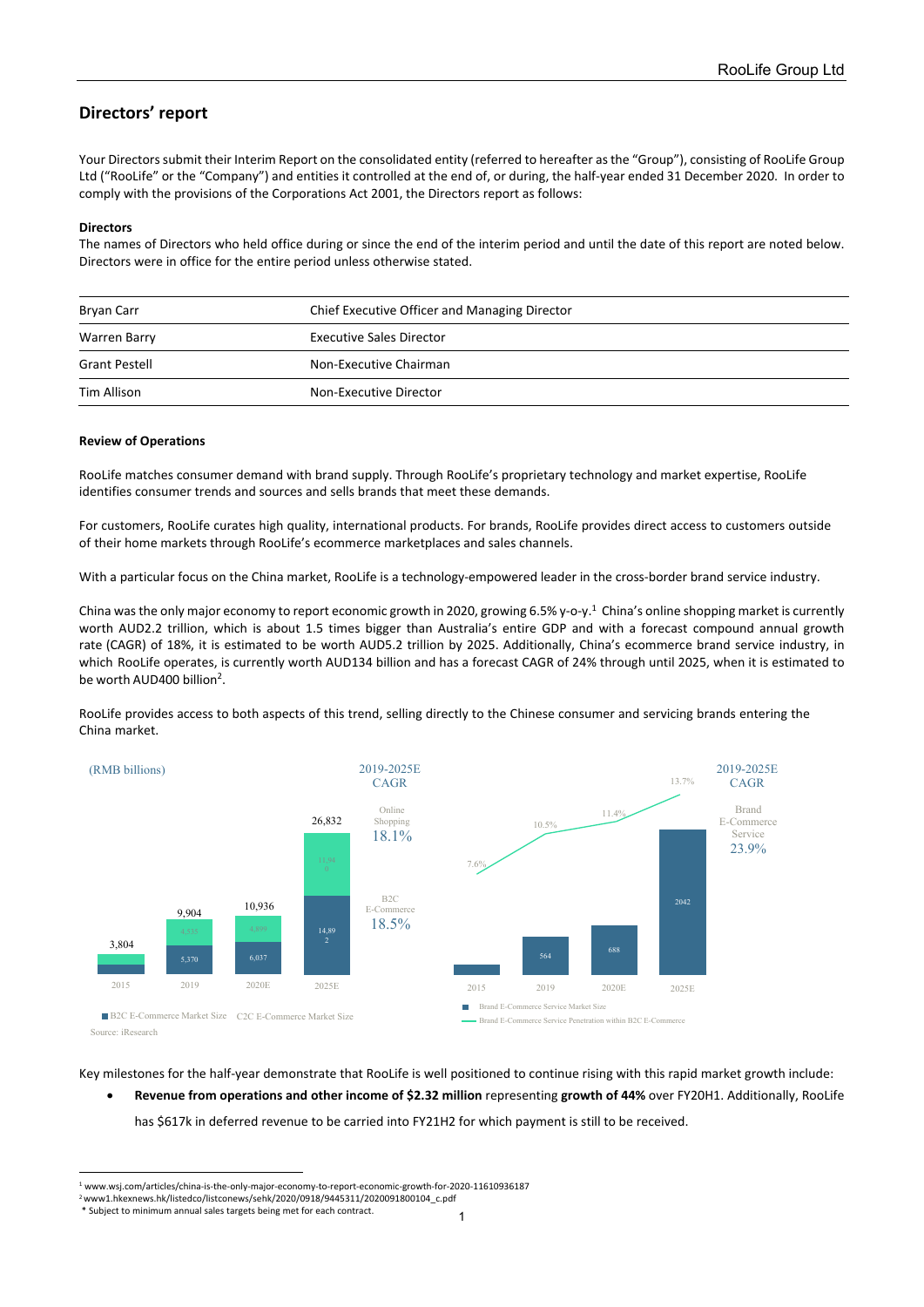# **Directors' report (continued)**

**Review of Operations (continued)**

- **Product sales of \$745k growing 300% h-o-h**.
- **\$22m in contracted sales wins**from new health and well-being and food brands including: AFT Pharmaceuticals (New Zealand), BLIS Technologies (New Zealand), Essano (New Zealand), Nuria (USA), Total Beauty Network (Australia), SLG Brands (United Kingdom), Kadalys (France), Reid Fruits (Australia), FRUTEEC (Latin America) and Murray River Organics (Australia), subject to minimum annual sales targets being met for each contract.
- To plan rollout of first phase sales channels development for new brands in China: 4 Tmall ecommerce stores commenced product sales and another 4 Tmall e-commerce stores are prepared to launch in FY21H2.
- Management confidence to forecast **continued revenue growth into FY21Q3 of \$2.5m**, a near doubling of what has been achieved in the preceding 6 months in the next 3 months.

| FY21H1  | <b>FY21H1</b> | FY2103           |
|---------|---------------|------------------|
| revenue | h-o-h growth  | forecast revenue |
| \$2.3m  | $+44\%$       | \$2.5m           |





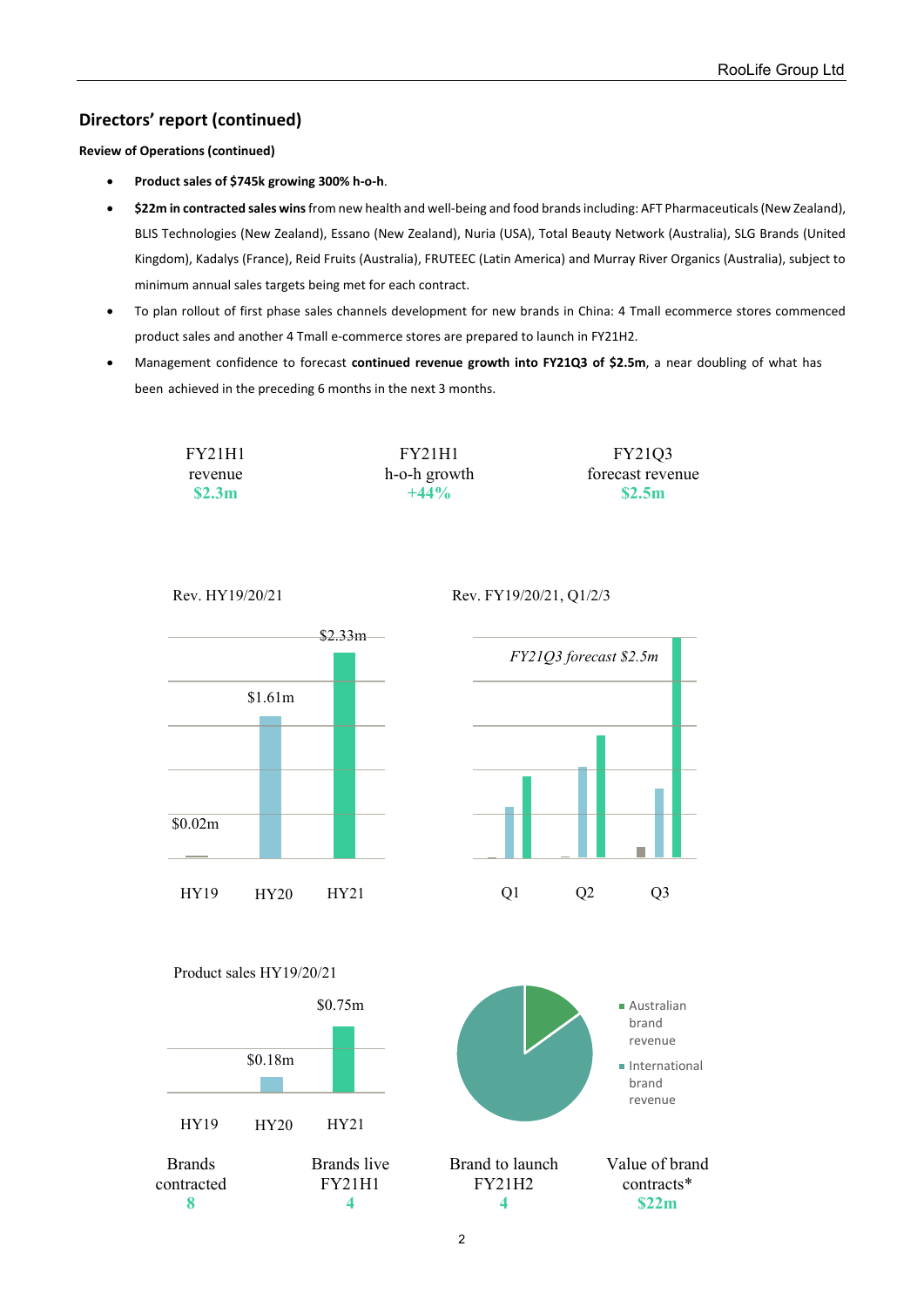# **Directors' report (continued)**

#### **Review of Operations (continued)**

With expanding sales channels, a strong and growing brand portfolio, and increasingly technology driven efficient operations, RooLife is well positioned to continue to deliver growth through the balance of FY21 and into FY22.

RooLife also completed a private placement to institutional investors and completion of the Entitlement Issue and Shortfall Offer to raise a total \$5,788,009, net of cash costs.

Increased investment made in sales resources both nationally and internationally supported by increased marketing and advertising is starting to show strong returns and is expected to contribute to revenue growth in the subsequent quarters, including the forecast revenue growth to \$2.5 million in the third quarter of this financial year.

This increased investment has contributed to the total loss recognised for the first half of this financial year as new stores were launched and brand marketed commenced, with these investments expected to deliver returns in the subsequent reporting periods.

#### **Operating results for the year**

The Group has earned revenue and other income of \$2,325,142 for the half-year (31 December 2019: \$1,612,424) with cash receipts of \$1,667,440 (31 December 2019: \$1,410,259), and the consolidated loss attributable to members of the Group was \$1,473,373 (31 December 2019: \$1,450,921).

During the period, the Group successfully completed placements to raise a total of \$5,788,009, net of cash costs. At balance date, the Group held \$5,124,539 (30 June 2020: \$1,342,942) in cash to be applied to general working capital to expand the RooLife business.

#### **Significant changes in the state of affairs**

There were no significant changes in the state of affairs of the Group during the half-year, other than as set out in this report.

#### **Significant events after balance date**

No matters or circumstances have arisen since the end of the half-year which significantly affected or may significantly affect the operations of the Group, the results of those operations, or the state of affairs in future financial periods.

#### **Auditor's Independence Declaration**

Section 307C of the Corporations Act 2001 requires our auditors, HLB Mann Judd, to provide the Directors of the Company with an Independence Declaration in relation to the review of the half-year financial report. This Independence Declaration is set out on page 4 and forms part of this Directors' report for the half-year ended 31 December 2020.

This report is signed in accordance with a resolution of the Board of Directors made pursuant to s.306(3) of the Corporations Act 2001.

 $\mathcal{B}$ . E. Conv.

\_\_\_\_\_\_\_\_\_\_\_\_\_\_\_\_\_\_\_\_\_\_\_\_\_\_\_

**Bryan Carr Chief Executive Officer and Managing Director 22 February 2021**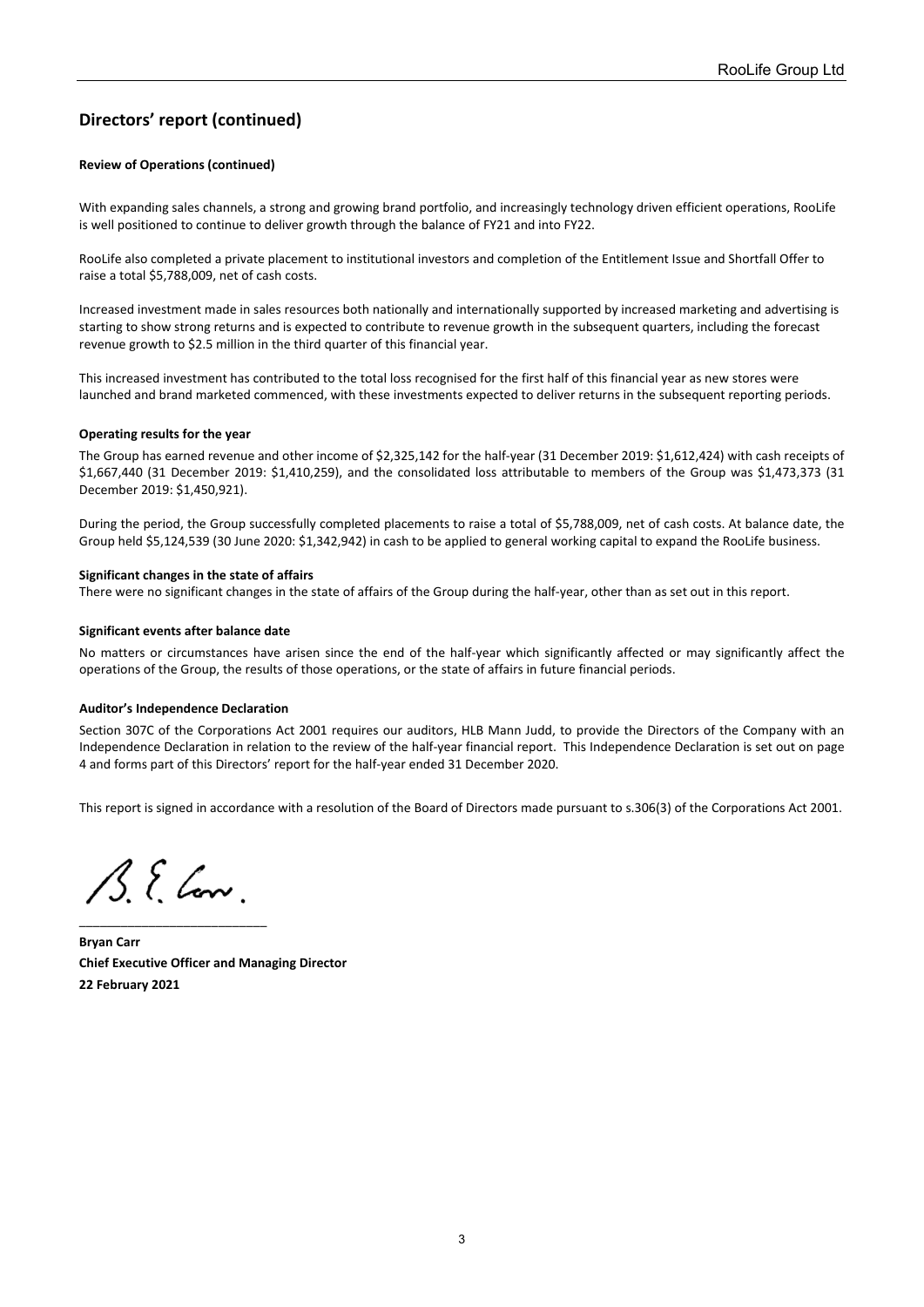

#### **AUDITOR'S INDEPENDENCE DECLARATION**

As lead auditor for the review of the consolidated financial report of RooLife Group Ltd for the half-year ended 31 December 2020, I declare that to the best of my knowledge and belief, there have been no contraventions of:

- a) the auditor independence requirements of the *Corporations Act 2001* in relation to the review; and
- b) any applicable code of professional conduct in relation to the review.

**Perth, Western Australia 22 February 2021**

Diallonnes.

**L Di Giallonardo Partner**

#### hlb.com.au

HLB Mann Judd (WA Partnership) ABN 22 193 232 714 Level 4, 130 Stirling Street, Perth WA 6000 / PO Box 8124 Perth BC WA 6849 T: +61 (0)8 9227 7500 E: mailbox@hlbwa.com.au Liability limited by a scheme approved under Professional Standards Legislation.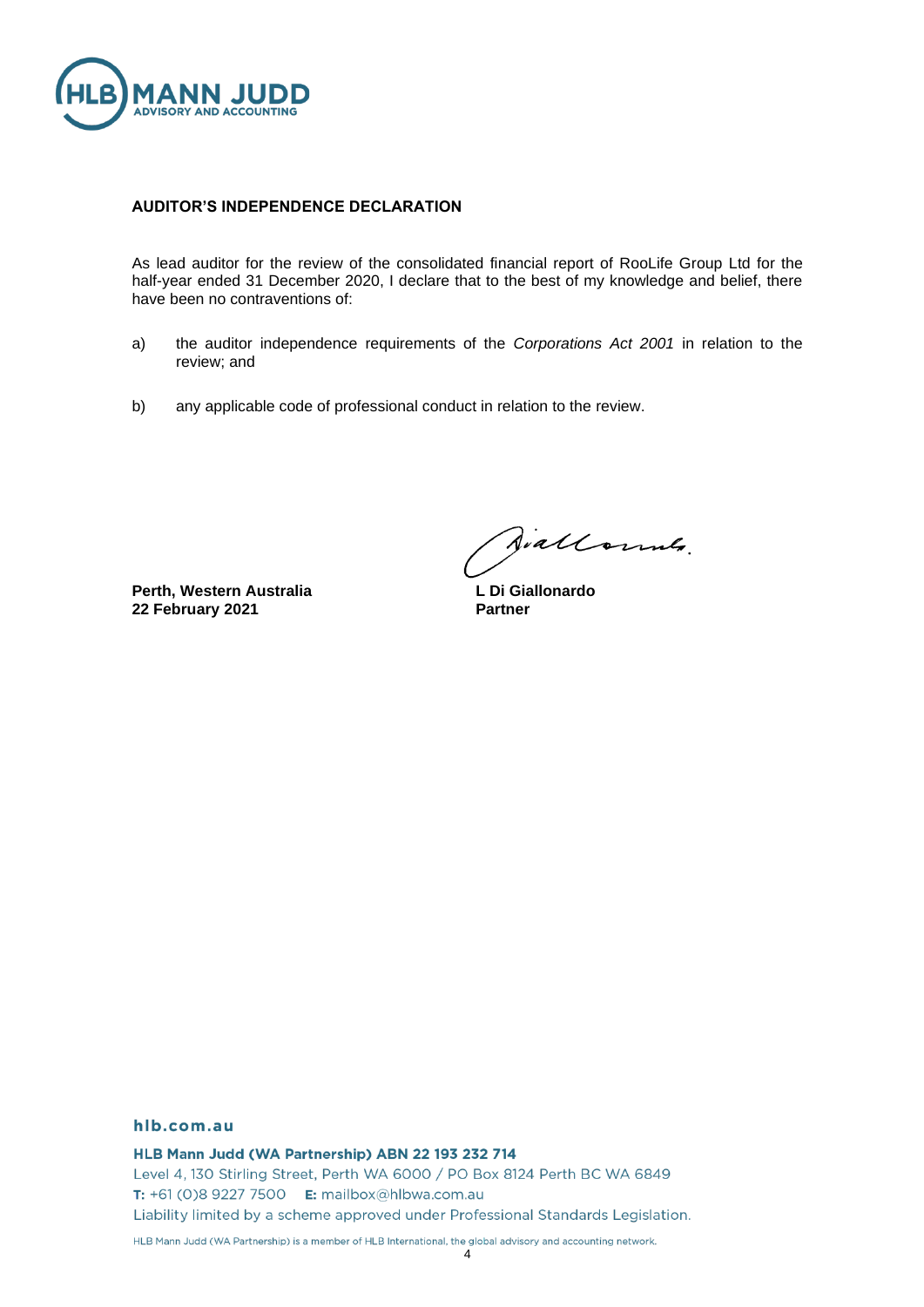# <span id="page-9-0"></span>**Condensed consolidated statement of profit or loss and other comprehensive income For the half-year ended 31 December 2020**

|                                                                    |                | 6 months to         | 6 months to         |
|--------------------------------------------------------------------|----------------|---------------------|---------------------|
|                                                                    |                | 31 December<br>2020 | 31 December<br>2019 |
|                                                                    | <b>Notes</b>   | \$                  | \$                  |
| <b>Continuing operations</b>                                       |                |                     |                     |
| Revenue                                                            | $\overline{2}$ | 2,007,225           | 1,565,203           |
| Other income                                                       | $\overline{2}$ | 317,917             | 47,221              |
|                                                                    |                | 2,325,142           | 1,612,424           |
| Direct product, logistics and promotional costs of providing goods |                | (1, 243, 984)       | (643,907)           |
| Staff and contactor costs of providing goods and services          |                | (563, 182)          | (461, 945)          |
| Other costs of providing goods and services                        |                | (102, 848)          | (175,005)           |
| Depreciation and amortisation expense                              |                | (260, 588)          | (139, 195)          |
| Share based payments expense                                       |                | (8, 565)            |                     |
| Consulting and investor relation fees                              |                | (186, 307)          | (253, 924)          |
| Employee costs                                                     |                | (843, 515)          | (913, 057)          |
| Travel and accommodation costs                                     |                | (16, 728)           | (97, 317)           |
| Other expenses                                                     |                | (572, 798)          | (379, 254)          |
| Loss before income tax                                             |                | (1, 473, 373)       | (1,451,180)         |
| Income tax benefit                                                 |                |                     | 259                 |
| Net loss for the period                                            |                | (1, 473, 373)       | (1,450,921)         |
| Other comprehensive loss, net of income tax                        |                |                     |                     |
| Items that may be reclassified to profit or loss                   |                |                     |                     |
| Exchange differences on translation of foreign operations          |                | (3, 222)            | (10,623)            |
| Other comprehensive loss for the period, net of income tax         |                | (3, 222)            | (10,623)            |
| Total comprehensive loss for the period                            |                | (1, 476, 595)       | (1,461,544)         |
|                                                                    |                |                     |                     |
| Basic loss per share (cents per share)                             | 4              | (0.32)              | (0.54)              |
| Diluted loss per share (cents per share)                           | 4              | (0.32)              | (0.54)              |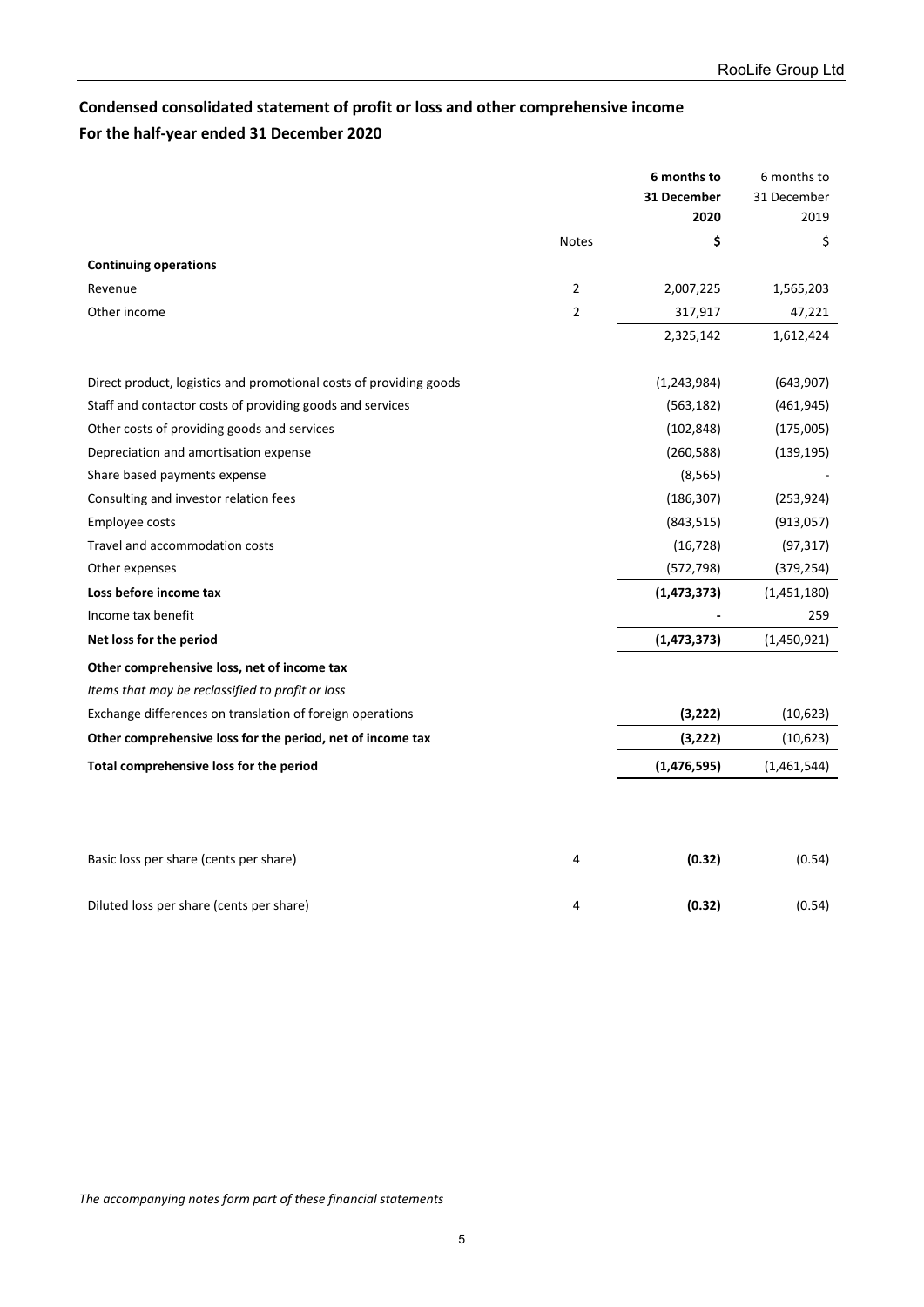# <span id="page-10-0"></span>**Condensed consolidated statement of financial position**

# **As at 31 December 2020**

| \$<br>\$<br><b>Notes</b><br><b>Assets</b><br><b>Current assets</b><br>Cash and cash equivalents<br>5,124,539<br>1,342,942<br>5<br>Trade and other receivables<br>1,338,734<br>410,627<br>6<br>369,022<br>Other current assets<br>261,521<br>7<br>376,778<br>100,271<br>Inventories<br><b>Total current assets</b><br>7,209,073<br>2,115,361<br><b>Non-current assets</b><br>9,483<br>7,118<br>Property, plant and equipment<br>Deferred tax asset<br>272,045<br>320,580<br>8<br>Intangible assets<br>1,327,287<br>1,582,743<br>9<br>Goodwill<br>2,389,085<br>2,389,085<br>3,997,900<br><b>Total non-current assets</b><br>4,299,526<br><b>Total assets</b><br>11,206,973<br>6,414,887<br><b>Liabilities</b><br><b>Current liabilities</b><br>10<br>Trade and other payables<br>1,403,298<br>1,405,069<br>616,697<br>95,796<br>Deferred revenue<br><b>Total current liabilities</b><br>2,019,995<br>1,500,865<br><b>Non-current liabilities</b><br>Deferred tax liabilities<br>272,045<br>320,580<br>17,249<br><b>Employee provisions</b><br>15,737<br><b>Total non-current liabilities</b><br>289,294<br>336,317<br><b>Total liabilities</b><br>2,309,289<br>1,837,182<br>8,897,684<br><b>Net assets</b><br>4,577,705<br><b>Equity</b><br>11<br>21,298,469<br>Issued capital<br>27,573,214<br>Reserves<br>1,231,014<br>1,712,407<br><b>Accumulated losses</b><br>(19,906,544)<br>(18, 433, 171)<br><b>Total equity</b><br>8,897,684<br>4,577,705 |  | 31 December<br>2020 | 30 June<br>2020 |
|--------------------------------------------------------------------------------------------------------------------------------------------------------------------------------------------------------------------------------------------------------------------------------------------------------------------------------------------------------------------------------------------------------------------------------------------------------------------------------------------------------------------------------------------------------------------------------------------------------------------------------------------------------------------------------------------------------------------------------------------------------------------------------------------------------------------------------------------------------------------------------------------------------------------------------------------------------------------------------------------------------------------------------------------------------------------------------------------------------------------------------------------------------------------------------------------------------------------------------------------------------------------------------------------------------------------------------------------------------------------------------------------------------------------------------------------------|--|---------------------|-----------------|
|                                                                                                                                                                                                                                                                                                                                                                                                                                                                                                                                                                                                                                                                                                                                                                                                                                                                                                                                                                                                                                                                                                                                                                                                                                                                                                                                                                                                                                                  |  |                     |                 |
|                                                                                                                                                                                                                                                                                                                                                                                                                                                                                                                                                                                                                                                                                                                                                                                                                                                                                                                                                                                                                                                                                                                                                                                                                                                                                                                                                                                                                                                  |  |                     |                 |
|                                                                                                                                                                                                                                                                                                                                                                                                                                                                                                                                                                                                                                                                                                                                                                                                                                                                                                                                                                                                                                                                                                                                                                                                                                                                                                                                                                                                                                                  |  |                     |                 |
|                                                                                                                                                                                                                                                                                                                                                                                                                                                                                                                                                                                                                                                                                                                                                                                                                                                                                                                                                                                                                                                                                                                                                                                                                                                                                                                                                                                                                                                  |  |                     |                 |
|                                                                                                                                                                                                                                                                                                                                                                                                                                                                                                                                                                                                                                                                                                                                                                                                                                                                                                                                                                                                                                                                                                                                                                                                                                                                                                                                                                                                                                                  |  |                     |                 |
|                                                                                                                                                                                                                                                                                                                                                                                                                                                                                                                                                                                                                                                                                                                                                                                                                                                                                                                                                                                                                                                                                                                                                                                                                                                                                                                                                                                                                                                  |  |                     |                 |
|                                                                                                                                                                                                                                                                                                                                                                                                                                                                                                                                                                                                                                                                                                                                                                                                                                                                                                                                                                                                                                                                                                                                                                                                                                                                                                                                                                                                                                                  |  |                     |                 |
|                                                                                                                                                                                                                                                                                                                                                                                                                                                                                                                                                                                                                                                                                                                                                                                                                                                                                                                                                                                                                                                                                                                                                                                                                                                                                                                                                                                                                                                  |  |                     |                 |
|                                                                                                                                                                                                                                                                                                                                                                                                                                                                                                                                                                                                                                                                                                                                                                                                                                                                                                                                                                                                                                                                                                                                                                                                                                                                                                                                                                                                                                                  |  |                     |                 |
|                                                                                                                                                                                                                                                                                                                                                                                                                                                                                                                                                                                                                                                                                                                                                                                                                                                                                                                                                                                                                                                                                                                                                                                                                                                                                                                                                                                                                                                  |  |                     |                 |
|                                                                                                                                                                                                                                                                                                                                                                                                                                                                                                                                                                                                                                                                                                                                                                                                                                                                                                                                                                                                                                                                                                                                                                                                                                                                                                                                                                                                                                                  |  |                     |                 |
|                                                                                                                                                                                                                                                                                                                                                                                                                                                                                                                                                                                                                                                                                                                                                                                                                                                                                                                                                                                                                                                                                                                                                                                                                                                                                                                                                                                                                                                  |  |                     |                 |
|                                                                                                                                                                                                                                                                                                                                                                                                                                                                                                                                                                                                                                                                                                                                                                                                                                                                                                                                                                                                                                                                                                                                                                                                                                                                                                                                                                                                                                                  |  |                     |                 |
|                                                                                                                                                                                                                                                                                                                                                                                                                                                                                                                                                                                                                                                                                                                                                                                                                                                                                                                                                                                                                                                                                                                                                                                                                                                                                                                                                                                                                                                  |  |                     |                 |
|                                                                                                                                                                                                                                                                                                                                                                                                                                                                                                                                                                                                                                                                                                                                                                                                                                                                                                                                                                                                                                                                                                                                                                                                                                                                                                                                                                                                                                                  |  |                     |                 |
|                                                                                                                                                                                                                                                                                                                                                                                                                                                                                                                                                                                                                                                                                                                                                                                                                                                                                                                                                                                                                                                                                                                                                                                                                                                                                                                                                                                                                                                  |  |                     |                 |
|                                                                                                                                                                                                                                                                                                                                                                                                                                                                                                                                                                                                                                                                                                                                                                                                                                                                                                                                                                                                                                                                                                                                                                                                                                                                                                                                                                                                                                                  |  |                     |                 |
|                                                                                                                                                                                                                                                                                                                                                                                                                                                                                                                                                                                                                                                                                                                                                                                                                                                                                                                                                                                                                                                                                                                                                                                                                                                                                                                                                                                                                                                  |  |                     |                 |
|                                                                                                                                                                                                                                                                                                                                                                                                                                                                                                                                                                                                                                                                                                                                                                                                                                                                                                                                                                                                                                                                                                                                                                                                                                                                                                                                                                                                                                                  |  |                     |                 |
|                                                                                                                                                                                                                                                                                                                                                                                                                                                                                                                                                                                                                                                                                                                                                                                                                                                                                                                                                                                                                                                                                                                                                                                                                                                                                                                                                                                                                                                  |  |                     |                 |
|                                                                                                                                                                                                                                                                                                                                                                                                                                                                                                                                                                                                                                                                                                                                                                                                                                                                                                                                                                                                                                                                                                                                                                                                                                                                                                                                                                                                                                                  |  |                     |                 |
|                                                                                                                                                                                                                                                                                                                                                                                                                                                                                                                                                                                                                                                                                                                                                                                                                                                                                                                                                                                                                                                                                                                                                                                                                                                                                                                                                                                                                                                  |  |                     |                 |
|                                                                                                                                                                                                                                                                                                                                                                                                                                                                                                                                                                                                                                                                                                                                                                                                                                                                                                                                                                                                                                                                                                                                                                                                                                                                                                                                                                                                                                                  |  |                     |                 |
|                                                                                                                                                                                                                                                                                                                                                                                                                                                                                                                                                                                                                                                                                                                                                                                                                                                                                                                                                                                                                                                                                                                                                                                                                                                                                                                                                                                                                                                  |  |                     |                 |
|                                                                                                                                                                                                                                                                                                                                                                                                                                                                                                                                                                                                                                                                                                                                                                                                                                                                                                                                                                                                                                                                                                                                                                                                                                                                                                                                                                                                                                                  |  |                     |                 |
|                                                                                                                                                                                                                                                                                                                                                                                                                                                                                                                                                                                                                                                                                                                                                                                                                                                                                                                                                                                                                                                                                                                                                                                                                                                                                                                                                                                                                                                  |  |                     |                 |
|                                                                                                                                                                                                                                                                                                                                                                                                                                                                                                                                                                                                                                                                                                                                                                                                                                                                                                                                                                                                                                                                                                                                                                                                                                                                                                                                                                                                                                                  |  |                     |                 |
|                                                                                                                                                                                                                                                                                                                                                                                                                                                                                                                                                                                                                                                                                                                                                                                                                                                                                                                                                                                                                                                                                                                                                                                                                                                                                                                                                                                                                                                  |  |                     |                 |
|                                                                                                                                                                                                                                                                                                                                                                                                                                                                                                                                                                                                                                                                                                                                                                                                                                                                                                                                                                                                                                                                                                                                                                                                                                                                                                                                                                                                                                                  |  |                     |                 |
|                                                                                                                                                                                                                                                                                                                                                                                                                                                                                                                                                                                                                                                                                                                                                                                                                                                                                                                                                                                                                                                                                                                                                                                                                                                                                                                                                                                                                                                  |  |                     |                 |
|                                                                                                                                                                                                                                                                                                                                                                                                                                                                                                                                                                                                                                                                                                                                                                                                                                                                                                                                                                                                                                                                                                                                                                                                                                                                                                                                                                                                                                                  |  |                     |                 |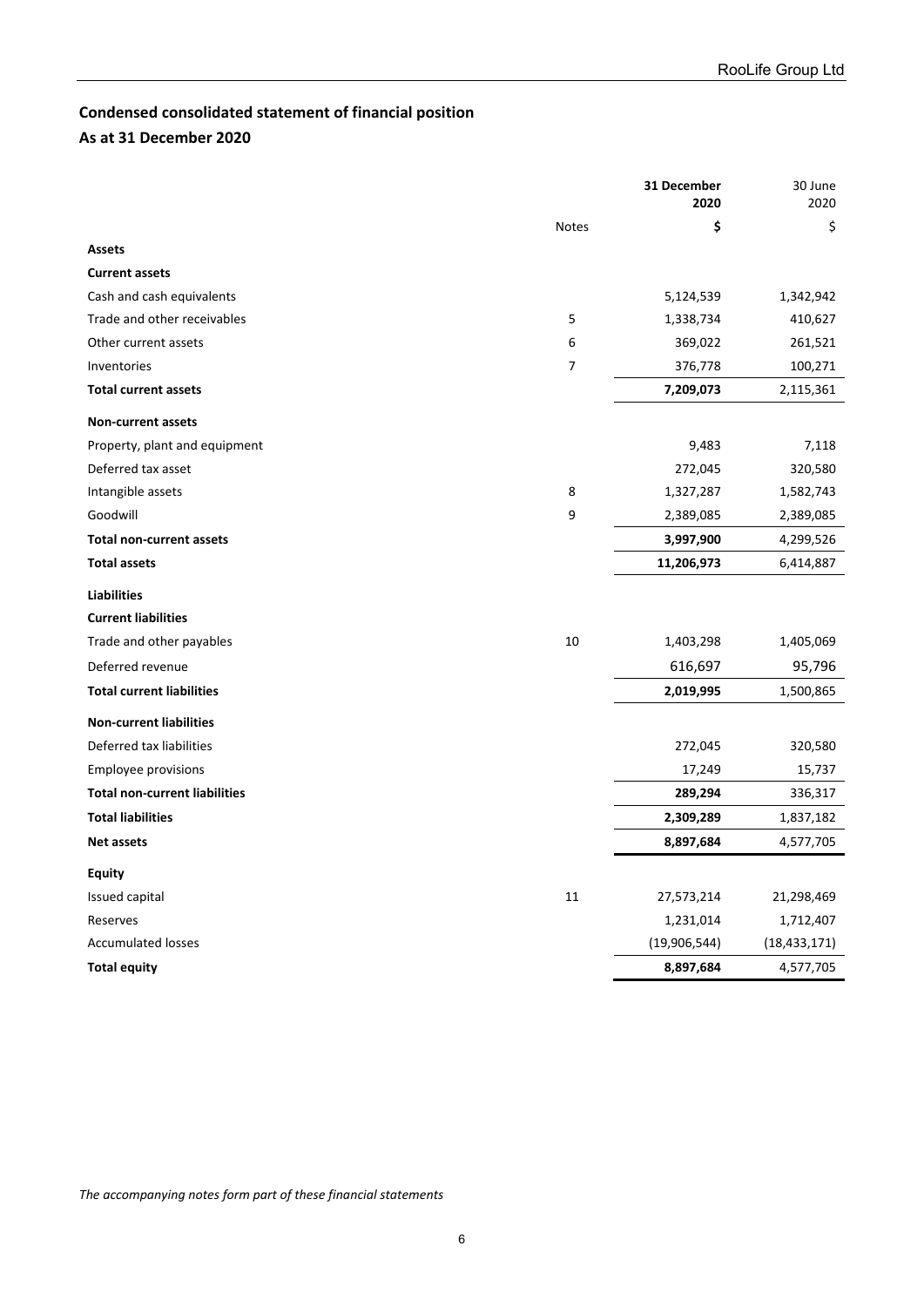# <span id="page-11-0"></span>**Condensed consolidated statement of changes in equity**

# **For the half-year ended 31 December 2020**

| <b>Balance at 31 December 2020</b>                            | 27,573,214     | 1,389,511                         | (158, 497)                                    | (19,906,544)          | 8,897,684           |
|---------------------------------------------------------------|----------------|-----------------------------------|-----------------------------------------------|-----------------------|---------------------|
| Share-based payments                                          |                | 55,163                            |                                               |                       | 55,163              |
| Share issue costs                                             | (517,508)      |                                   |                                               |                       | (517, 508)          |
| Shares issued                                                 | 6,792,253      | (533, 334)                        |                                               |                       | 6,258,919           |
| Total comprehensive loss for<br>the period                    |                |                                   | (3,222)                                       | (1, 473, 373)         | (1,476,595)         |
| Other comprehensive loss for<br>the period, net of income tax |                |                                   | (3,222)                                       |                       | (3,222)             |
| Loss for the period                                           |                |                                   | ٠                                             | (1,473,373)           | (1, 473, 373)       |
| Balance at 1 July 2020                                        | 21,298,469     | 1,867,682                         | (155, 275)                                    | (18, 433, 171)        | 4,577,705           |
|                                                               | \$             | \$                                | \$                                            | \$                    | \$                  |
|                                                               | Issued capital | Share-based<br>payment<br>reserve | Foreign<br>currency<br>translation<br>reserve | Accumulated<br>losses | <b>Total equity</b> |

# **For the half-year ended 31 December 2019**

| <b>Balance at 31 December 2019</b>                            | 21,333,236               | 1,827,498                         | (157, 413)                                    | (16, 441, 496)        | 6,561,825           |
|---------------------------------------------------------------|--------------------------|-----------------------------------|-----------------------------------------------|-----------------------|---------------------|
|                                                               |                          |                                   |                                               |                       |                     |
| Share issue costs                                             | (149,579)                |                                   |                                               |                       | (149, 579)          |
| Shares issued                                                 | 2,921,974                |                                   |                                               |                       | 2,921,974           |
| Total comprehensive loss for<br>the period                    | $\overline{\phantom{a}}$ |                                   | (10,623)                                      | (1,450,921)           | (1,461,544)         |
| Other comprehensive loss for<br>the period, net of income tax |                          |                                   | (10,623)                                      |                       | (10, 623)           |
| Loss for the period                                           |                          |                                   |                                               | (1,450,921)           | (1,450,921)         |
| Balance at 1 July 2019                                        | 18,560,841               | 1,827,498                         | (146, 790)                                    | (14,990,575)          | 5,250,974           |
|                                                               | \$                       | \$                                | \$                                            | \$                    | \$                  |
|                                                               | Issued capital           | Share-based<br>payment<br>reserve | Foreign<br>currency<br>translation<br>reserve | Accumulated<br>losses | <b>Total equity</b> |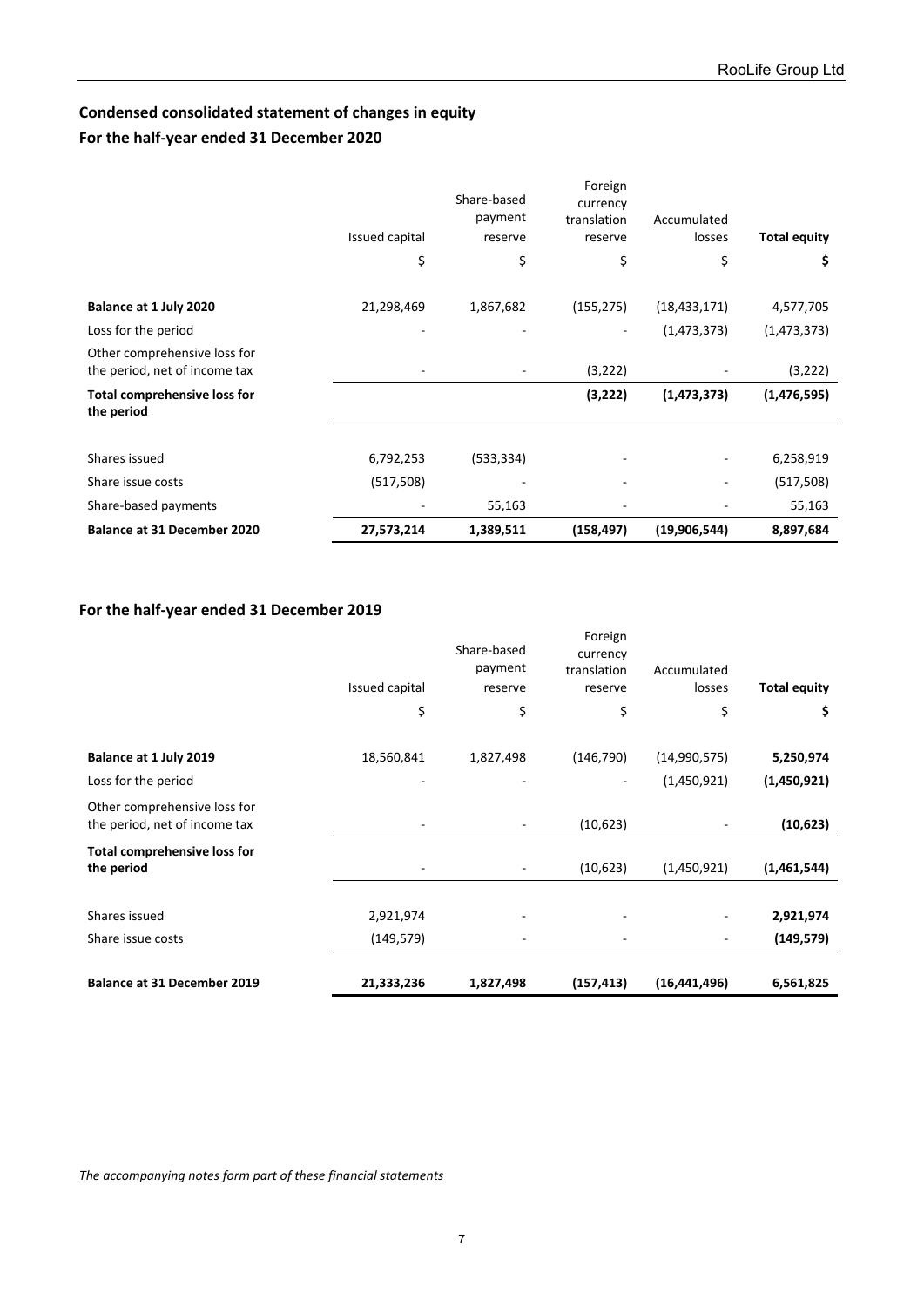# <span id="page-12-0"></span>**Condensed consolidated statement of cash flows For the half-year ended 31 December 2020**

|                                                          | 6 months to | 6 months to |
|----------------------------------------------------------|-------------|-------------|
|                                                          | 31 December | 31 December |
|                                                          | 2020        | 2019        |
|                                                          | \$          | \$          |
| Cash flows from operating activities                     |             |             |
| Receipts from customers                                  | 1,667,440   | 1,410,259   |
| Payments to suppliers and employees                      | (4,050,825) | (2,965,775) |
| Interest received                                        | 4,899       | 3,045       |
| Interest paid                                            | (598)       |             |
| Government grants and tax incentives                     | 313,000     | 45,153      |
| Net cash outflow from operating activities               | (2,066,084) | (1,507,318) |
|                                                          |             |             |
| Cash flows from investing activities                     |             |             |
| Payments for property, plant and equipment               | (11, 478)   | (6, 914)    |
| Payments for intangible assets                           |             | (18, 423)   |
| Proceeds from security deposits (net)                    | 66,399      |             |
| Payments to acquire subsidiaries, net of cash acquired   |             | (107, 221)  |
| Net cash inflow/(outflow) from investing activities      | 54,921      | (132, 558)  |
|                                                          |             |             |
| Cash flows from financing activities                     |             |             |
| Proceeds from the issue of shares                        | 6,258,919   | 2,431,498   |
| Payments for share issue costs                           | (467, 482)  | (149, 291)  |
| Net cash inflow from financing activities                | 5,791,437   | 2,282,207   |
|                                                          |             |             |
| Net increase in cash held                                | 3,780,274   | 642,331     |
| Cash and cash equivalents at the beginning of the period | 1,342,942   | 2,093,478   |
| Effects of exchange rate fluctuations on cash held       | 1,323       | (11, 308)   |
| Cash and cash equivalents at the end of the period       | 5,124,539   | 2,724,501   |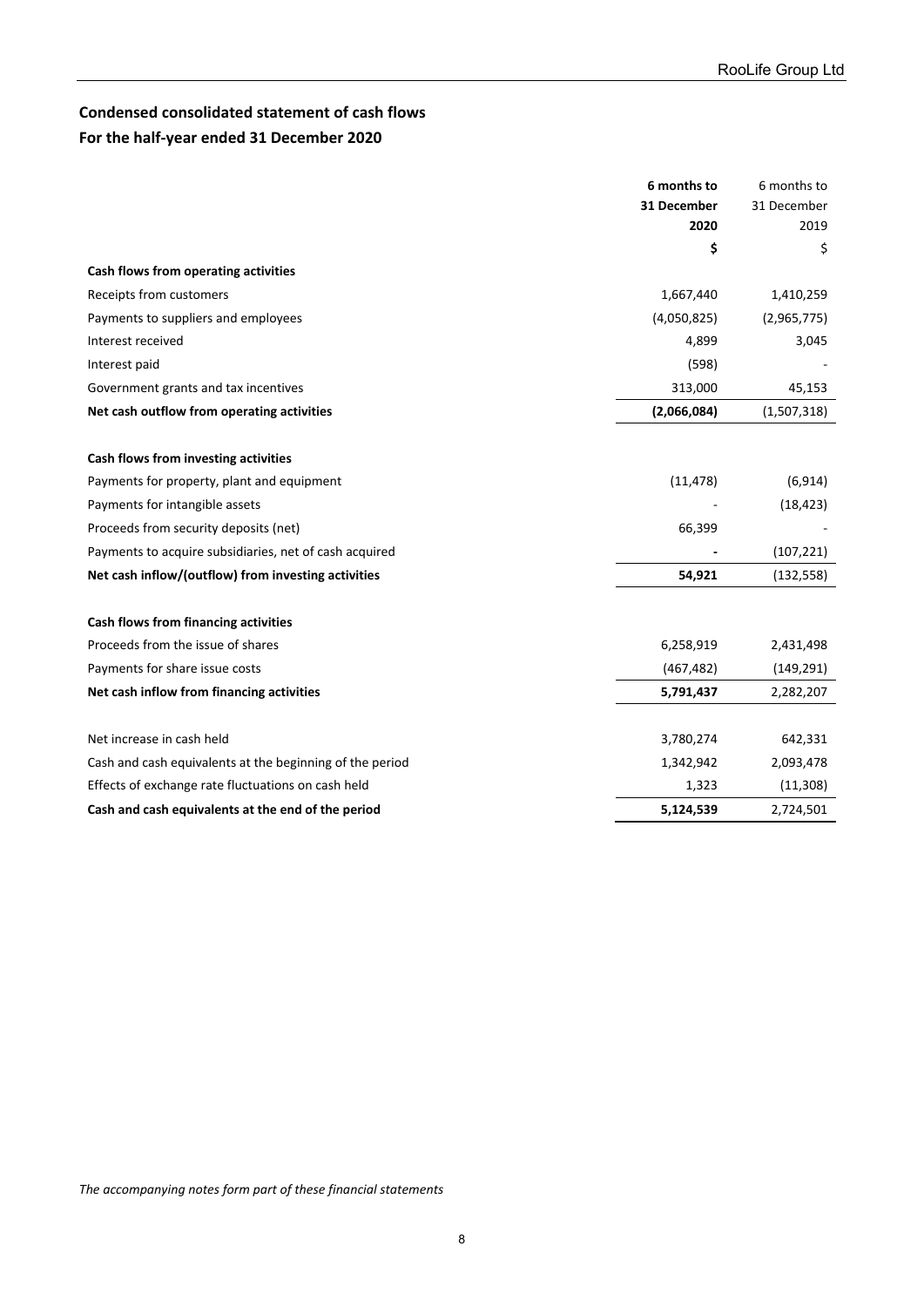#### <span id="page-13-0"></span>**Note 1: Statement of significant accounting policies**

#### **(a) Basis of preparation**

The condensed interim consolidated financial statements (the interim financial statements) are general purpose interim financial statements and have been have prepared in accordance with the requirements of the *Corporations Act 2001*, applicable accounting standards including AASB 134 *Interim Financial Reporting*, Accounting Interpretations and other authoritative pronouncements of the Australian Accounting Standards Board ('AASB'). Compliance with AASB 134 ensures compliance with IAS 34 'Interim Financial Reporting'.

The interim financial statements comprise the condensed interim financial statements for the Group. For the purposes of preparing the interim financial statements, the Group is a for-profit entity.

The interim financial statements do not include full disclosures of the type normally included in the full financial report. Therefore, it cannot be expected to provide as full an understanding of the financial performance, financial position and cash flows of the Group as in the full financial report. It is recommended these interim financial statements be read in conjunction with the full financial report for the year ended 30 June 2020 and any public announcements made by the Company and its subsidiaries during the half-year in accordance with continuous disclosure requirements arising under the *Corporations Act 2001* and the ASX Listing Rules.

The accounting policies and methods of computation adopted are consistent with those of the previous financial year and corresponding half-year, except for the impact of the new Standards and Interpretations described in Note 1(b) below. These accounting policies are consistent with Australian Accounting Standards and with International Financial Reporting Standards.

The interim financial statements have been prepared on a historical cost basis. Cost is based on the fair value of the consideration given in exchange for assets.

The Company is domiciled in Australia and all amounts are presented in Australian dollars, unless otherwise noted.

For the purpose of preparing the interim financial statements, the half-year has been treated as a discrete reporting period.

#### **(b) Adoption of new and revised standards**

#### *Standards and Interpretations applicable to 31 December 2020*

In the period ended 31 December 2020, the Directors have reviewed all of the new and revised Standards and Interpretations issued by the AASB that are relevant to the Group and effective for the current reporting period beginning on or after 1 July 2020.

There is no material impact of the new and revised Standards and Interpretations on the Group.

#### *Standards and Interpretations in issue not yet adopted*

The Directors have also reviewed all Standards and Interpretations in issue not yet adopted for the period ended 31 December 2020. As a result of this review the Directors have determined that that there is no material impact of the Standards and Interpretations in issue not yet adopted on the Group and, therefore, no change is necessary to Group accounting policies.

#### **(c) Statement of compliance**

The interim financial statements were authorised for issue on 22 February 2021.

The interim financial statements comply with Australian Accounting Standards, which include Australian equivalents to International Financial Reporting Standards (AIFRS). Compliance with AIFRS ensures that the financial report, comprising the interim financial statements and notes thereto, complies with International Financial Reporting Standards (IFRS).

#### **(d) Significant accounting estimates and judgements**

The preparation of the interim financial statements requires management to make judgments, estimates and assumptions that affect the application of accounting policies and the reported amounts of assets, liabilities, income and expense. Actual results may differ from these estimates.

The judgements, estimates and assumptions applied in the interim financial statements, including the key sources of estimation uncertainty were the same as those applied in the Group's last annual financial statements for the year ended 30 June 2020.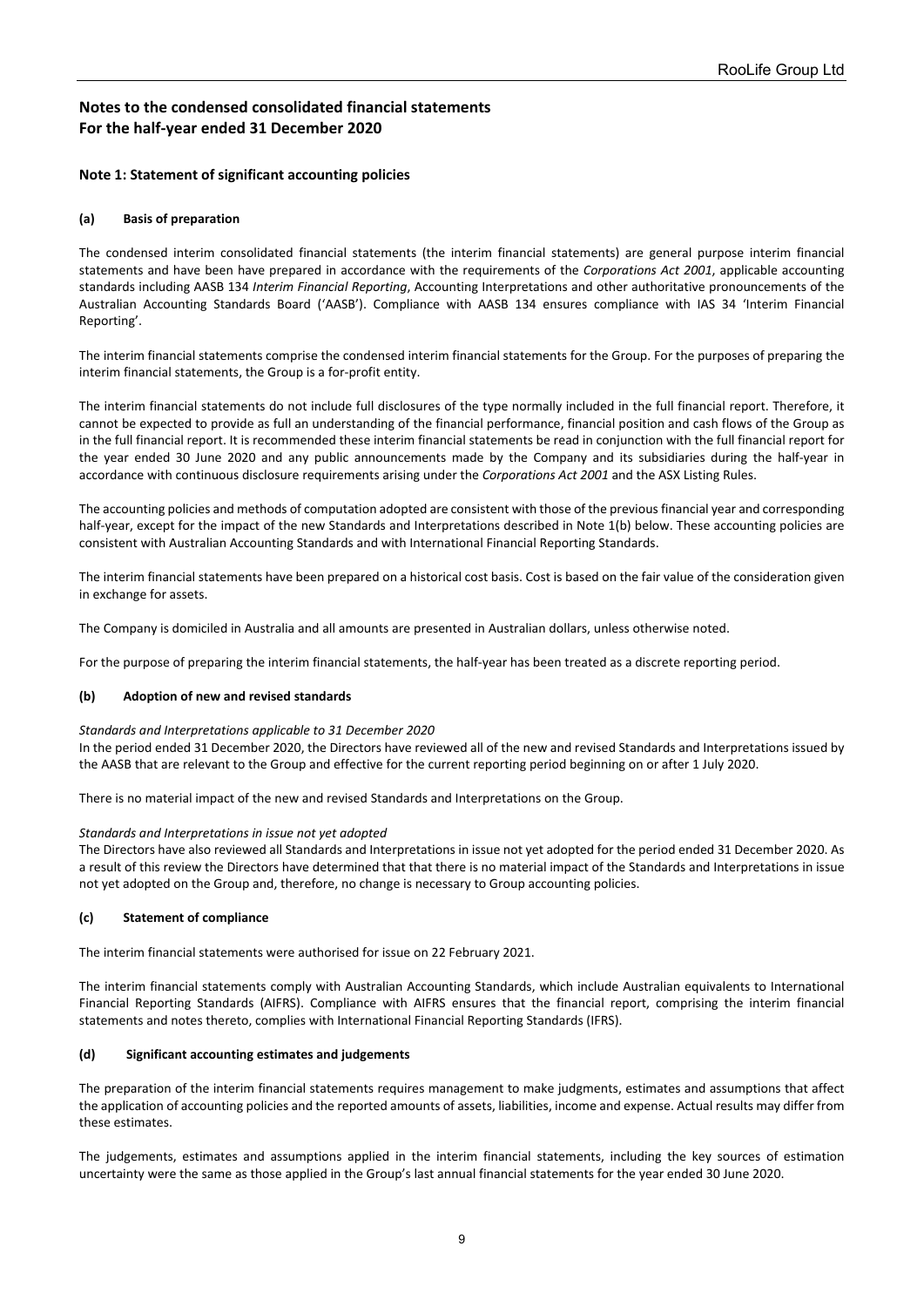**317,917** 47,221

# **Notes to the condensed consolidated financial statements For the half-year ended 31 December 2020**

#### **Note 1: Statement of significant accounting policies** *(continued)*

#### **(e) Going concern**

The financial report has been prepared on a going concern basis, which contemplates continuity of normal business activities and the realisation of assets and settlement of liabilities in the ordinary course of business.

#### **Note 2: Revenue and other income**

The Group derives its revenue from the sale of goods and the provision of services at a point in time and over time.

|                                                         | 6-months to | 6-months to |
|---------------------------------------------------------|-------------|-------------|
|                                                         | 31 December | 31 December |
|                                                         | 2020        | 2019        |
|                                                         | \$          | \$          |
| Revenue from contracts with customers                   | 2,007,225   | 1,565,203   |
| Reconciliation of revenue from contracts with customers |             |             |
| At a point in time                                      |             |             |
| Product and platform sales                              | 745,311     | 184,046     |
|                                                         | 745,311     | 184,046     |
|                                                         |             |             |
| Over time                                               |             |             |
| Digital marketing services                              | 1,261,914   | 1,381,157   |
|                                                         | 1,261,914   | 1,381,157   |
| Total revenue                                           | 2,007,225   | 1,565,203   |
|                                                         |             |             |
| Other income                                            |             |             |
| Interest income                                         | 4,917       | 3,131       |
| Grants and subsidies                                    | 313,000     | 44,090      |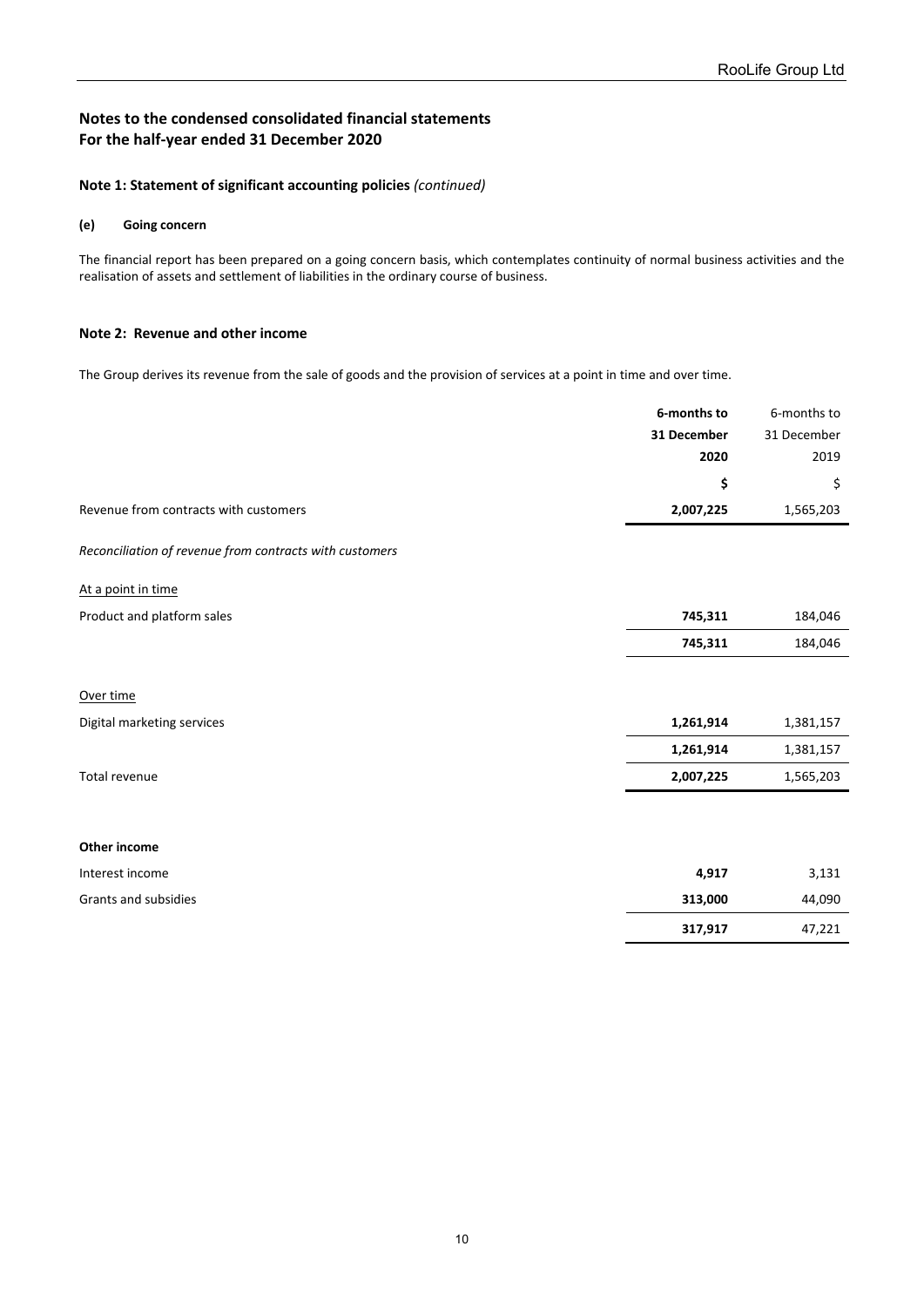#### **Note 3: Segment reporting**

AASB 8 requires operating segments to be identified on the basis of internal reports about components of the Group that are regularly reviewed by the Board of Directors in order to allocate resources to the segment and to assess its performance. Information regarding these segments is presented below. The accounting policies of the reportable segments are the same as the Group's accounting policies. The following tables are an analysis of the Group's revenue and results by reportable segment provided to the Board of Directors for the half-year ended 31 December 2020 and for the half-year ended 31 December 2019.

|                                |             | United            |                |             | Consolidation                 |               |
|--------------------------------|-------------|-------------------|----------------|-------------|-------------------------------|---------------|
|                                | Australia   | Kingdom           | Singapore      | China       | eliminations                  | Total         |
| 31 December 2020               | \$          | \$                | \$             | \$          | \$                            | \$            |
| Sales to external<br>customers | 812,727     |                   |                | 1,245,748   | (51, 250)                     | 2,007,225     |
| <b>Segment revenue</b>         | 812,727     |                   | $\blacksquare$ | 1,245,748   | (51, 250)                     | 2,007,225     |
|                                |             |                   |                |             |                               |               |
| Segment result                 | (850, 783)  | (584)             | (13, 213)      | (353, 337)  | (255, 456)                    | (1, 473, 373) |
|                                |             |                   |                |             |                               |               |
| <b>Segment assets</b>          | 21,586,241  | 48,517            | 4,794          | 2,947,959   | (13, 380, 538)                | 11,206,973    |
|                                |             |                   |                |             |                               |               |
| <b>Segment liabilities</b>     | (1,451,426) | (2,918,839)       | (4,033,215)    | (3,950,722) | 10,044,913                    | 2,309,289     |
|                                |             |                   |                |             |                               |               |
|                                |             |                   |                |             |                               |               |
|                                | Australia   | United<br>Kingdom | Singapore      | China       | Consolidation<br>eliminations | Total         |
| 31 December 2019               | \$          | \$                | \$             | \$          | \$                            | \$            |
|                                |             |                   |                |             |                               |               |
| Sales to external              |             |                   |                |             |                               |               |
| customers                      | 1,104,239   |                   |                | 460,964     |                               | 1,565,203     |
| Segment revenue                | 1,104,239   |                   | $\overline{a}$ | 460,964     | $\overline{\phantom{a}}$      | 1,565,203     |
|                                |             |                   |                |             |                               |               |
| Segment result                 | (934, 997)  | 144,830           | (224, 398)     | (174, 011)  | (262, 345)                    | (1,450,921)   |
|                                |             |                   |                |             |                               |               |
| Segment assets                 | 17,367,560  | 55,651            | 23,136         | 1,383,882   | (10, 554, 856)                | 8,275,373     |
|                                |             |                   |                |             |                               |               |
| Segment liabilities            | (874, 390)  | (2,916,768)       | (3,966,666)    | (1,626,723) | 7,670,999                     | (1,713,548)   |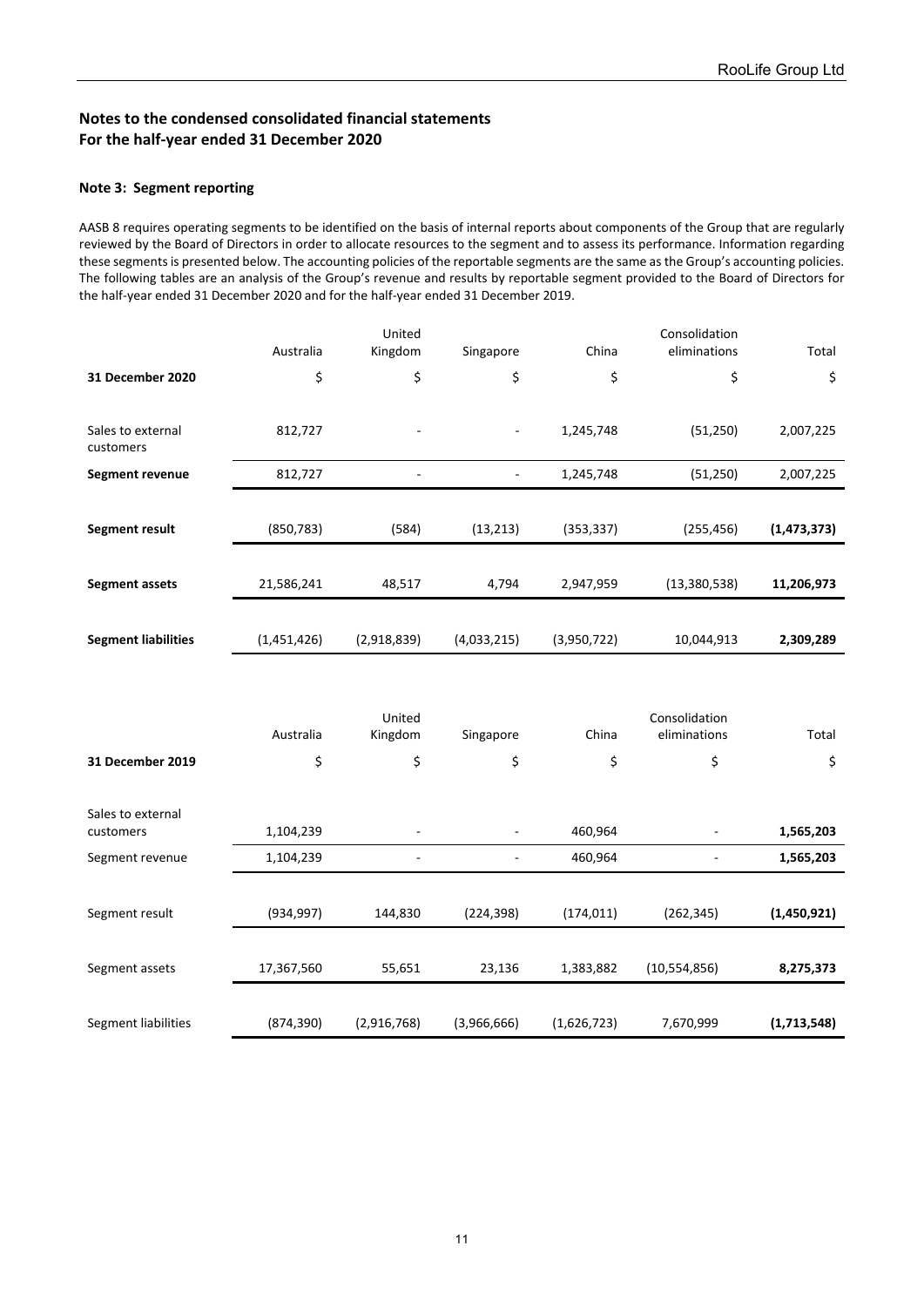#### **Note 4: Loss per share**

#### **(a) Basic and diluted loss per share**

|                                                                                                                                | 6-months to   | 6-months to |
|--------------------------------------------------------------------------------------------------------------------------------|---------------|-------------|
|                                                                                                                                | 31 December   | 31 December |
|                                                                                                                                | 2020          | 2019        |
|                                                                                                                                | \$            | \$          |
| Total basic and diluted loss per share attributable to the ordinary equity holders of the<br>Company                           | (0.32)        | (0.54)      |
| (b)<br>Reconciliation of loss used in calculating loss per share                                                               |               |             |
|                                                                                                                                | \$            | \$          |
| Loss attributable to the ordinary equity holders of the Company used in the calculation of<br>basic and diluted loss per share | (1, 473, 373) | (1,450,921) |
| Weighted average number of shares used as the denominator<br>(c)                                                               |               |             |
|                                                                                                                                | <b>Number</b> | Number      |
| Weighted average number of ordinary shares used in the denominator in calculating loss per<br>share                            | 454,675,716   | 270,688,140 |
|                                                                                                                                |               |             |

#### **(d) Information concerning classification of securities**

Options granted are considered to be potential ordinary shares and have been included in the determination of diluted loss per share to the extent to which they are dilutive (the options are not considered to be dilutive). The options have not been included in the determination of basic loss per share.

#### **Note 5: Trade and other receivables**

|                               | 31 December | 30 June  |
|-------------------------------|-------------|----------|
|                               | 2020        | 2020     |
|                               | \$          | \$       |
| Trade and other receivables   | 1,322,767   | 414,572  |
| Allowance for doubtful debts  | (40,000)    | (40,000) |
|                               | 1,282,767   | 374,572  |
| <b>GST and VAT receivable</b> | 27,849      | 18,970   |
| Accrued revenue               | 3,404       | 12,595   |
| Other receivables             | 24,714      | 4,490    |
|                               | 1,338,734   | 410,627  |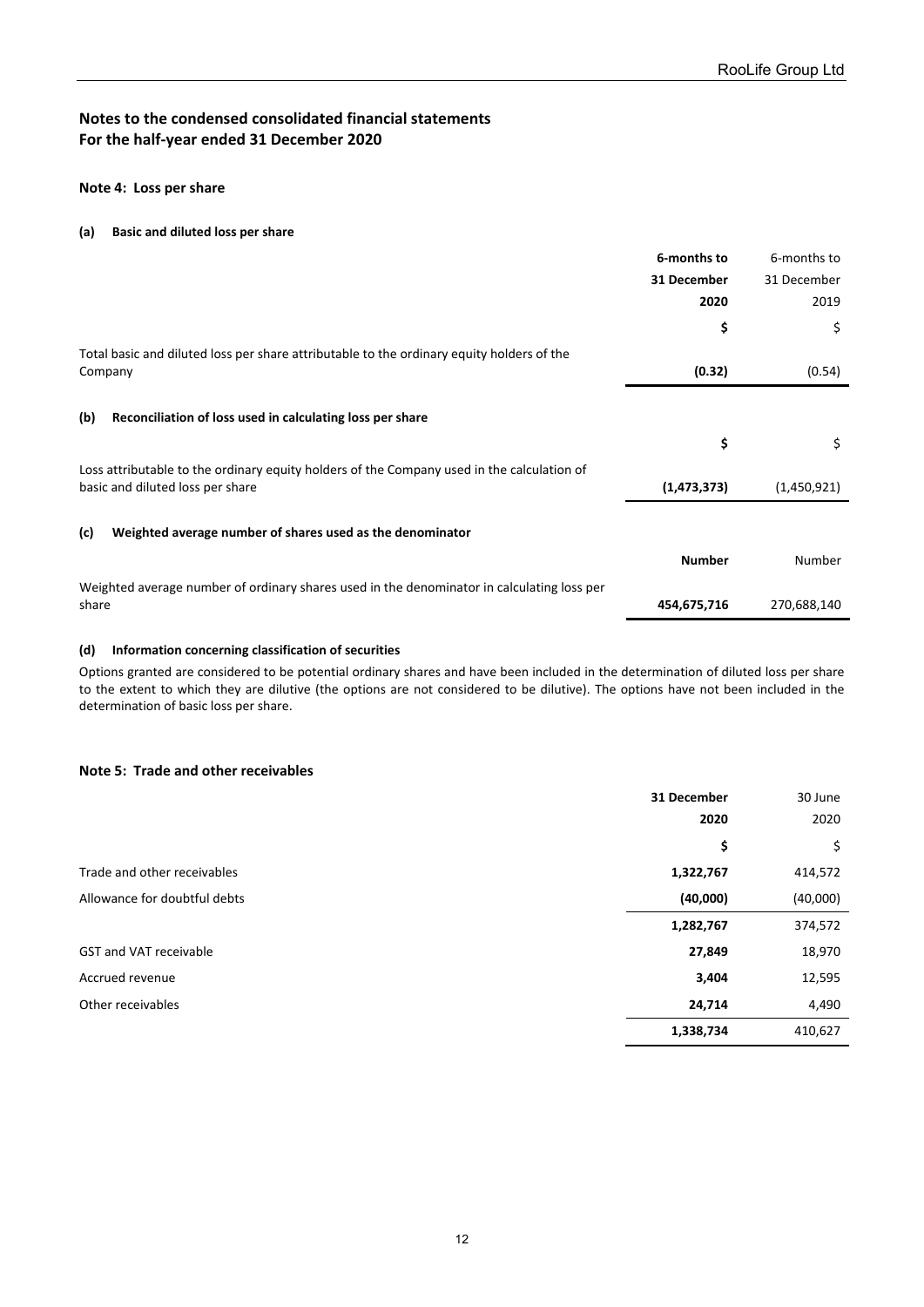# **Note 6: Other current assets**

|                   | 31 December | 30 June |
|-------------------|-------------|---------|
|                   | 2020        | 2020    |
|                   | \$          | \$      |
| Prepayments       | 200,859     | 60,635  |
| Security deposits | 167,443     | 200,166 |
| Other             | 720         | 720     |
|                   | 369,022     | 261,521 |

#### **Note 7: Inventories**

|                          | 31 December | 30 June |
|--------------------------|-------------|---------|
|                          | 2020        | 2020    |
|                          | S           |         |
| Inventories at cost      | 376,850     | 100,343 |
| Allowance for impairment | (72)        | (72)    |
|                          | 376,778     | 100,271 |

# **Note 8: Intangible assets**

#### **Carrying value**

|                          | Customer    |                          |             |
|--------------------------|-------------|--------------------------|-------------|
|                          | Technology  | contracts                | Total       |
|                          | \$          | \$                       | \$          |
| 31 December 2020         |             |                          |             |
|                          |             |                          |             |
| Cost                     | 3,230,747   | 50,000                   | 3,280,747   |
| Accumulated amortisation | (1,440,853) | -                        | (1,440,853) |
| Accumulated impairment   | (512, 607)  | $\overline{\phantom{a}}$ | (512, 607)  |

| Carrying value as at 31 December 2020 |            | 1,277,287   | 50.000    | 1,327,287 |
|---------------------------------------|------------|-------------|-----------|-----------|
|                                       |            |             |           |           |
|                                       |            | Website     | Customer  |           |
| 30 June 2020                          | Technology | development | contracts | Total     |

| 30 June 2020                      | Technology    | development | contracts                | Total         |
|-----------------------------------|---------------|-------------|--------------------------|---------------|
|                                   |               |             |                          |               |
| Cost                              | 3,230,747     | 14,857      | 50,000                   | 3,295,604     |
| Accumulated amortisation          | (1, 185, 397) | (11, 457)   | $\overline{\phantom{a}}$ | (1, 196, 854) |
| Accumulated impairment            | (512, 607)    | (3,400)     |                          | (516,007)     |
| Carrying value as at 30 June 2020 | 1,532,743     |             | 50,000                   | 1,582,743     |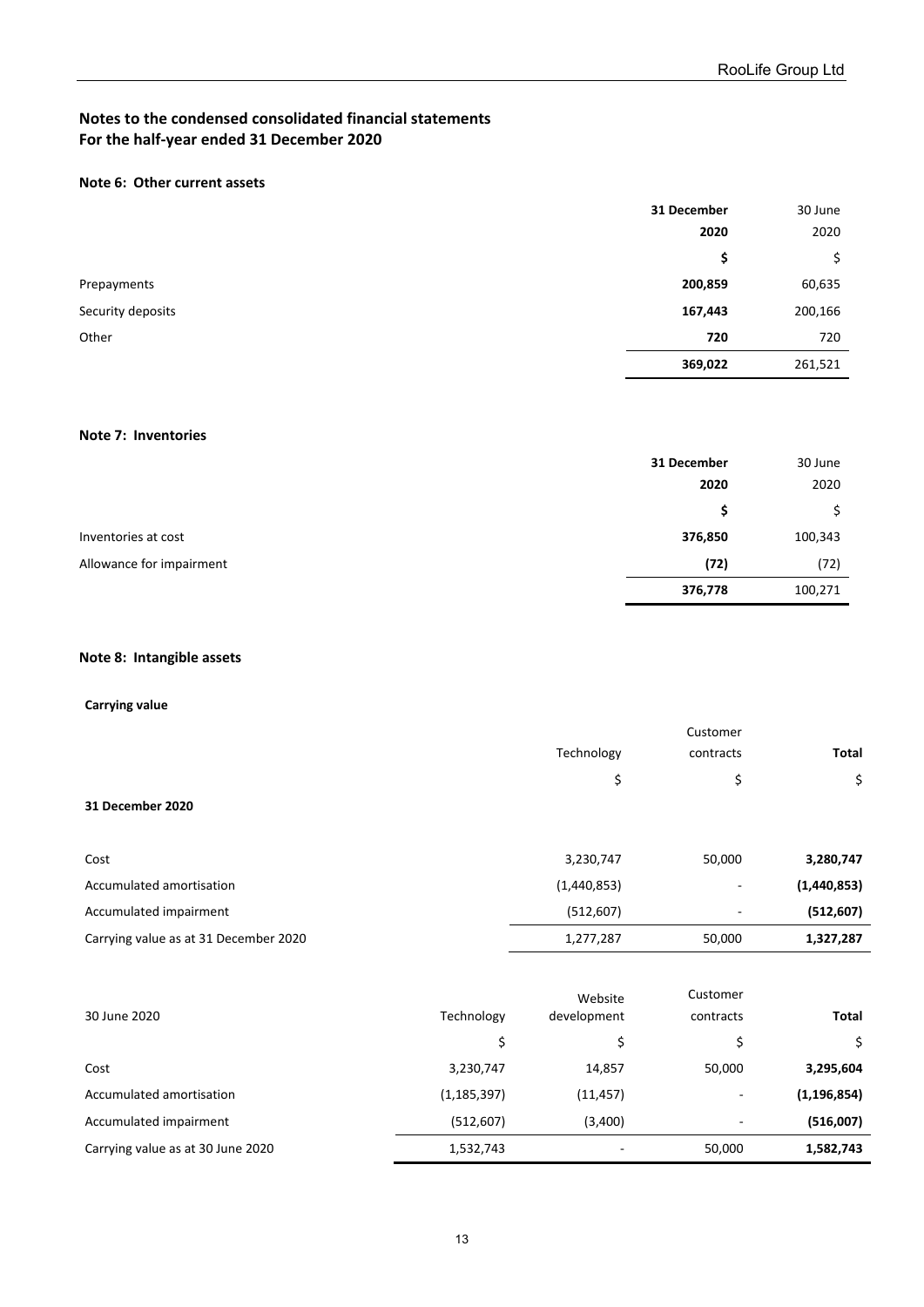## **Note 8: Intangible assets (continued)**

# **Reconciliation**

#### **6 months to 31 December 2020**

|                                       | Technology | Customer<br>contracts | Total      |
|---------------------------------------|------------|-----------------------|------------|
|                                       |            |                       |            |
| Carrying value as at 1 July 2020      | 1,532,743  | 50,000                | 1,582,743  |
| Amortisation                          | (255, 456) | ۰.                    | (255, 456) |
| Carrying value as at 31 December 2020 | 1,277,287  | 50,000                | 1,327,287  |

#### **Year to 30 June 2020**

|                                   | Technology | Website<br>development   | Customer<br>contracts    | Provisionally<br>accounted<br>intangibles | <b>Total</b> |
|-----------------------------------|------------|--------------------------|--------------------------|-------------------------------------------|--------------|
|                                   | \$         | \$                       |                          | \$                                        | \$           |
| Opening balance                   | 2,043,657  | 6,273                    | $\overline{\phantom{a}}$ | 1,566,667                                 | 3,616,597    |
| Transfer to customer contracts    |            | $\overline{\phantom{a}}$ | 50,000                   | (50,000)                                  |              |
| Transfer to goodwill              | ٠          | $\overline{a}$           | $\sim$                   | (1,516,667)                               | (1,516,667)  |
| Foreign currency differences      |            | 242                      |                          |                                           | 242          |
| Amortisation                      | (510, 914) | (3, 115)                 |                          |                                           | (514, 029)   |
| Impairment                        |            | (3,400)                  |                          |                                           | (3,400)      |
| Carrying value as at 30 June 2020 | 1,532,743  |                          | 50,000                   | ٠                                         | 1,582,743    |

No impairment loss was recognised during the period (31 December 2019: \$nil).

# **Note 9: Goodwill**

|                | 31 December | 30 June     |
|----------------|-------------|-------------|
|                | 2020        | 2020        |
|                | \$          |             |
| Cost           | 4,405,266   | 4,405,266   |
| Impairment     | (2,016,181) | (2,016,181) |
| Carrying value | 2,389,085   | 2,389,085   |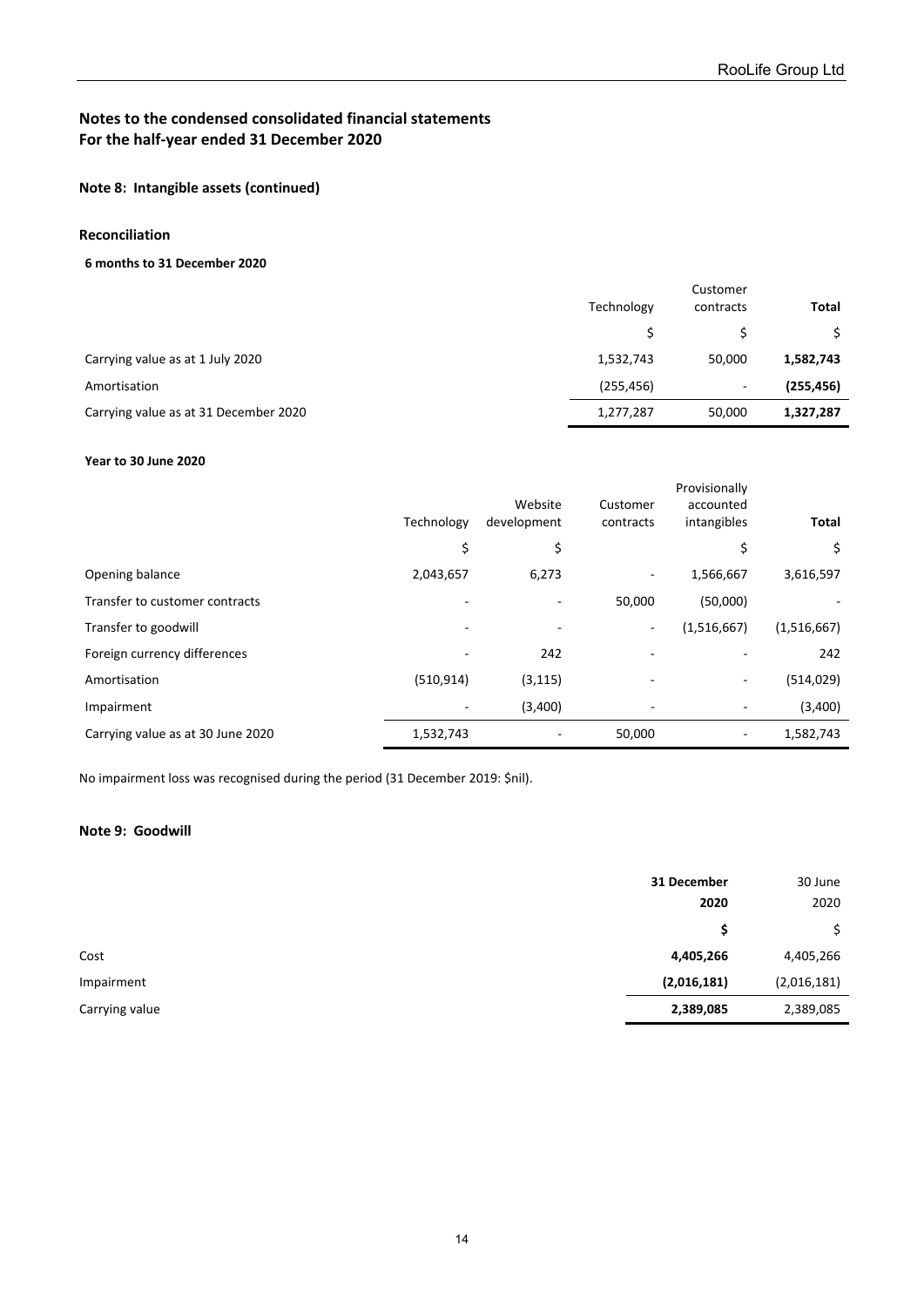#### **Note 9: Goodwill (continued)**

#### **Reconciliation**

|                                                   | 6 months to              | Year to   |
|---------------------------------------------------|--------------------------|-----------|
|                                                   | 31 December              | 30 June   |
|                                                   | 2020                     | 2020      |
|                                                   | \$                       | \$        |
| Opening balance                                   | 2,389,085                | ۰         |
| Transfer from provisionally accounted intangibles | $\overline{\phantom{0}}$ | 1,516,667 |
| Acquisitions through business combinations - QBID | $\overline{\phantom{0}}$ | 872,418   |
| Carrying value                                    | 2,389,085                | 2,389,085 |

No impairment loss was recognised during the period (31 December 2019: \$nil).

### **Note 10: Trade and other payables**

|                                           | 31 December | 30 June   |
|-------------------------------------------|-------------|-----------|
|                                           | 2020        | 2020      |
|                                           | \$          | \$        |
| Trade payables                            | 829,022     | 418,281   |
| Accruals                                  | 191,546     | 286,628   |
| Deferred remuneration and bonuses payable | 20,000      | 329,745   |
| Payroll liabilities                       | 233,366     | 275,875   |
| Other payables                            | 129,364     | 94,540    |
|                                           | 1,403,298   | 1,405,069 |

#### **Note 11: Issued capital**

#### **(a) Share capital**

|                                       | 31 December | 30 June    |
|---------------------------------------|-------------|------------|
|                                       | 2020        | 2020       |
|                                       |             |            |
| Ordinary shares issued and fully paid | 27,573,214  | 21,298,469 |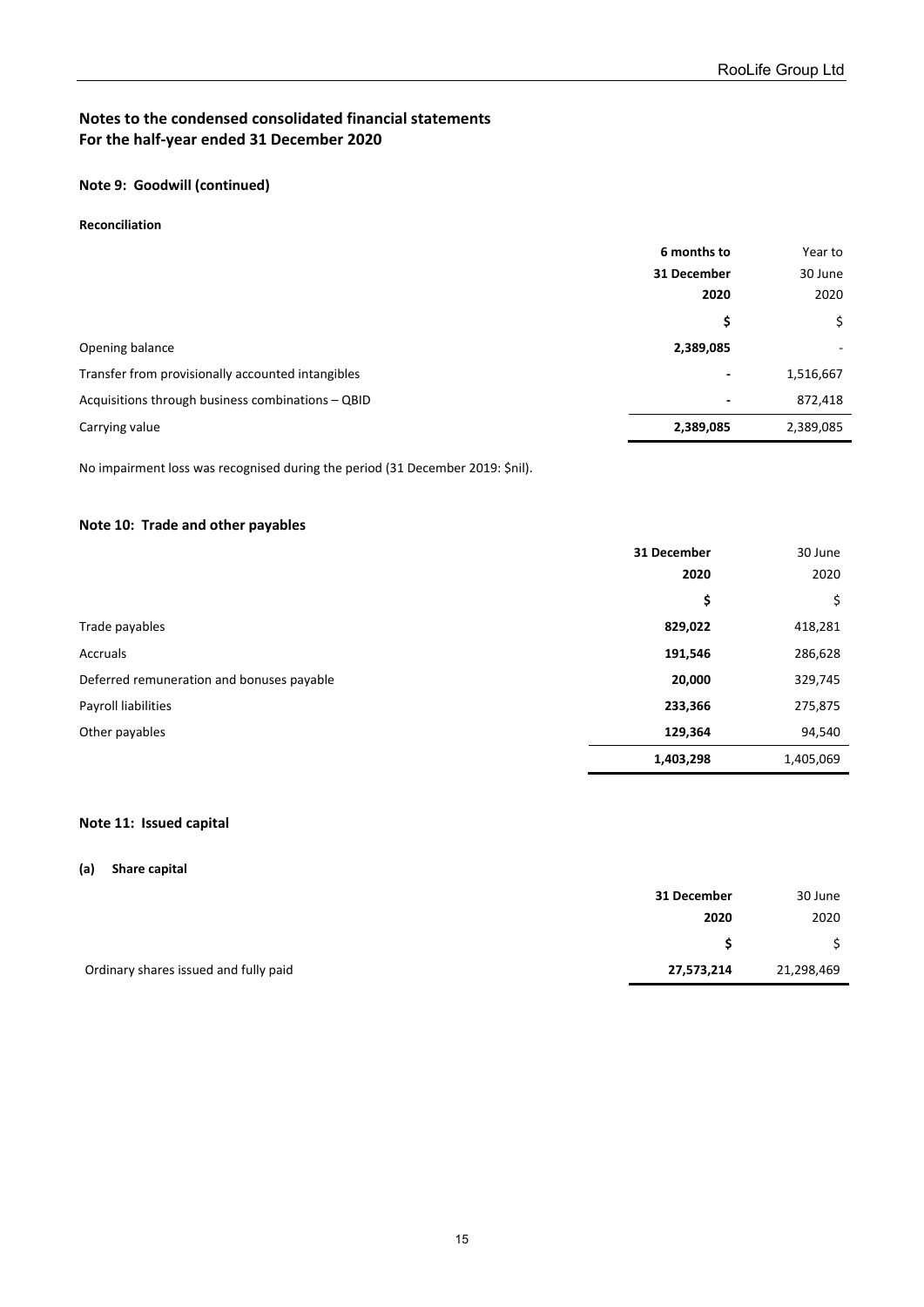#### **Note 11: Issued capital (continued)**

#### **(b) Movement in ordinary share capital**

#### **Six months to 31 December 2020**

|                   |                                                     | <b>Note</b> |                         |            |
|-------------------|-----------------------------------------------------|-------------|-------------------------|------------|
| Date              | <b>Details</b>                                      |             | <b>Number of shares</b> | \$.        |
| 1 July 2020       | Opening balance                                     |             | 340,621,291             | 21,298,469 |
| 27 August 2020    | Shares issued to sophisticated investors            |             | 25,546,595              | 766,398    |
| 22 September 2020 | Shares issued on conversion of performance Shares   | (i)         | 30,476,191              | 533,334    |
| 08 October 2020   | Shares issued under the Entitlement Issue           |             | 54,152,489              | 1,624,575  |
| 14 October 2020   | Shortfall Shares issued under the Entitlement Issue |             | 128,931,546             | 3,867,946  |
| 30 December 2020  | Shares issued on cancellation of performance shares |             | 1                       |            |
|                   | Less: Transaction costs arising on share issue      |             |                         | (517, 508) |
| 31 December 2020  |                                                     |             | 579,728,113             | 27,573,214 |

(i) Shares issued to the vendors of Choose Digital Pty Ltd and RooLife Pty Ltd (previously RooLife Ltd) on achievement of the following performance milestones:

Tranche 1 – 15,238,095 performance shares converted to ordinary shares upon the businesses achieving aggregate revenue of \$1.8 million in a rolling 12-month period (as confirmed by audited financial statements).

- Tranche 2 – 15,238,096 performance shares converted to ordinary shares upon the businesses achieving aggregate revenue of \$1.8 million in a rolling 12-month period (as confirmed by audited financial statements).

#### **Year to 30 June 2020**

| Date             | <b>Details</b>                                             | <b>Note</b> | Number of<br>shares | \$         |
|------------------|------------------------------------------------------------|-------------|---------------------|------------|
| 1 July 2019      | Opening balance                                            |             | 258,264,140         | 18,560,841 |
| 16 October 2019  | Shares issued on placement                                 | (i)         | 13,157,895          | 500,000    |
| 16 October 2019  | Shares issued as consideration for services                |             | 1,075,000           | 37,625     |
| 16 October 2019  | Share issued on cancellation of performance shares         |             |                     |            |
| 3 December 2019  | Shares issued as consideration for the acquisition of QBID |             | 12,938,605          | 452,851    |
| 16 December 2019 | Shares issued on placement                                 | (ii)        | 55,185,650          | 1,931,498  |
|                  | Less: Transaction costs arising on share issue             | (iii)       |                     | (184, 346) |
| 30 June 2020     | Closing balance                                            |             | 340,621,291         | 21,298,469 |

(i) The Company agreed a strategic placement of \$500,000 to the Thompson Family, founders of the Lobster Shack restaurant and Indian Ocean Rock Lobster.

(ii) The Company accepted subscriptions under a placement of securities to sophisticated and professional investors.

(iii) Share issue costs include \$34,767 for options issued to consultants assisting in the placements during the year. As the options were issued in connection with capital raisings, the value attributed to the options were recorded directly in equity.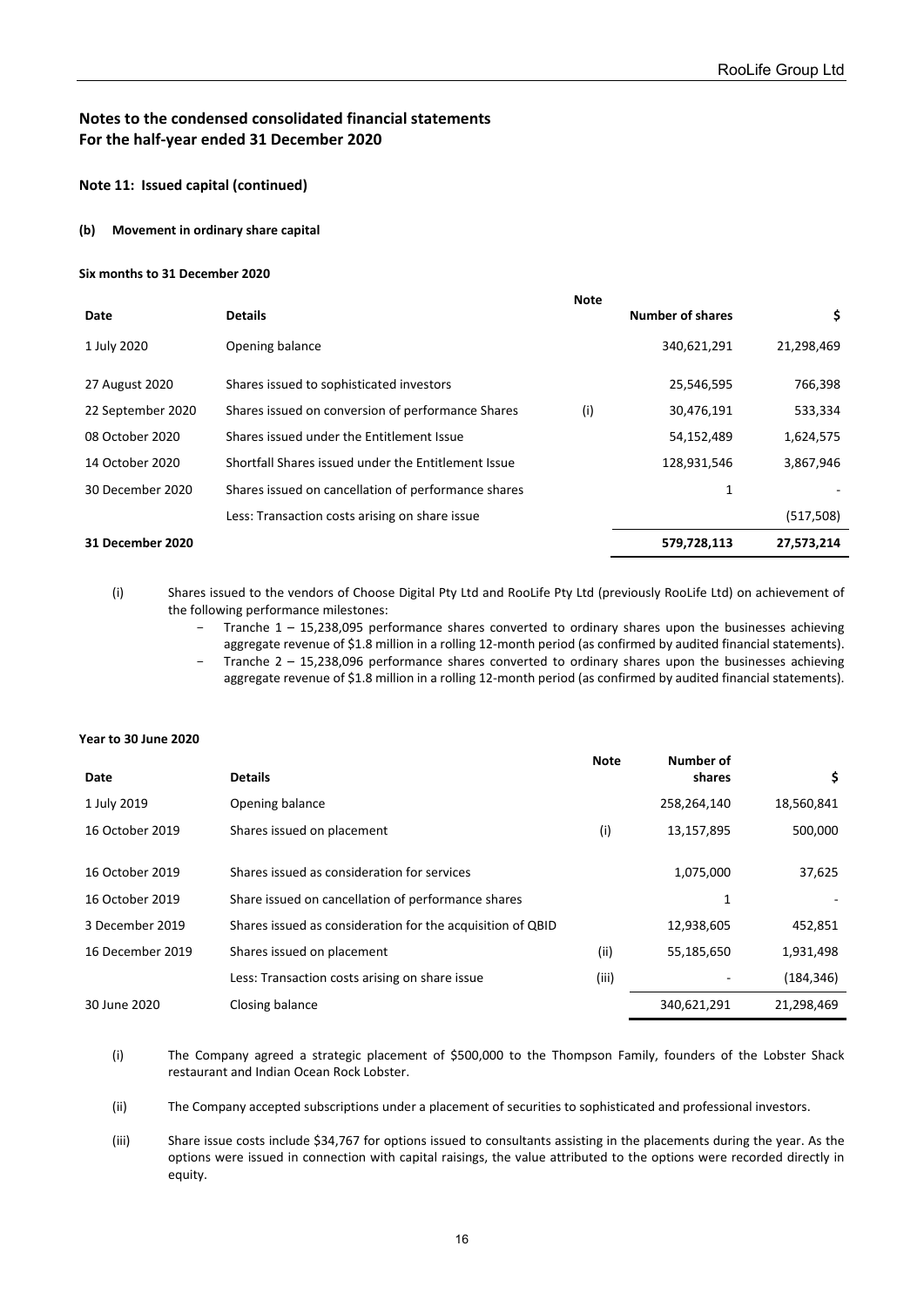#### **Note 11: Issued capital (continued)**

#### **(c) Ordinary shares**

Ordinary shares entitle the holder to participate in dividends and the proceeds on winding up of the Company in proportion to the number of and amounts paid on the shares held.

On a show of hands every holder of ordinary shares present at a meeting in person or by proxy, is entitled to one vote, and upon a poll each share is entitled to one vote.

Ordinary shares have no par value and the Company does not have a limited amount of authorised capital.

#### **Note 12: Share-based payments**

#### (a) Options

The Company has issued 7,766,398 listed options to various consultants assisting in the Placement and Entitlement issue during the period. The fair value of the equity settled listed share options is calculated in reference to the listed market price of the option on grant date, being \$0.006. As the options were issued in connection with the capital raisings, the value attributed to the options has been recorded directly in equity, as share issue costs.

(b) Performance shares

30,476,191 performance shares, issued to the vendors of Choose Digital Pty Ltd and RooLife Pty Ltd (previously RooLife Ltd), converted to 30,476,191 ordinary shares on achievement of the performance milestones. Refer to note 11(b) for further details.

3,500,000 performance shares issued to George Irwin (previous CTO) lapsed during the half year period, following his cessation of employment with the Company.

#### **Share options exercised/expired during the half-year**

No share options were exercised during the half-year. 2,000,000 options exercisable at \$0.30 expired on 11 November 2020.

#### **Note 13: Financial instruments**

The methods and valuation techniques used for the purpose of measuring fair value are unchanged compared to the previous reporting period.

The carrying amounts of the current receivables, other current assets and current payables are considered to be a reasonable approximation of their fair value.

#### **Note 14: Contingent liabilities**

The Group has no contingent liabilities as at the reporting date.

#### **Note 15: Events subsequent to reporting date**

No matters or circumstances have arisen since the end of the half-year which significantly affected or may significantly affect the operations of the Group, the results of those operations, or the state of affairs in future financial years.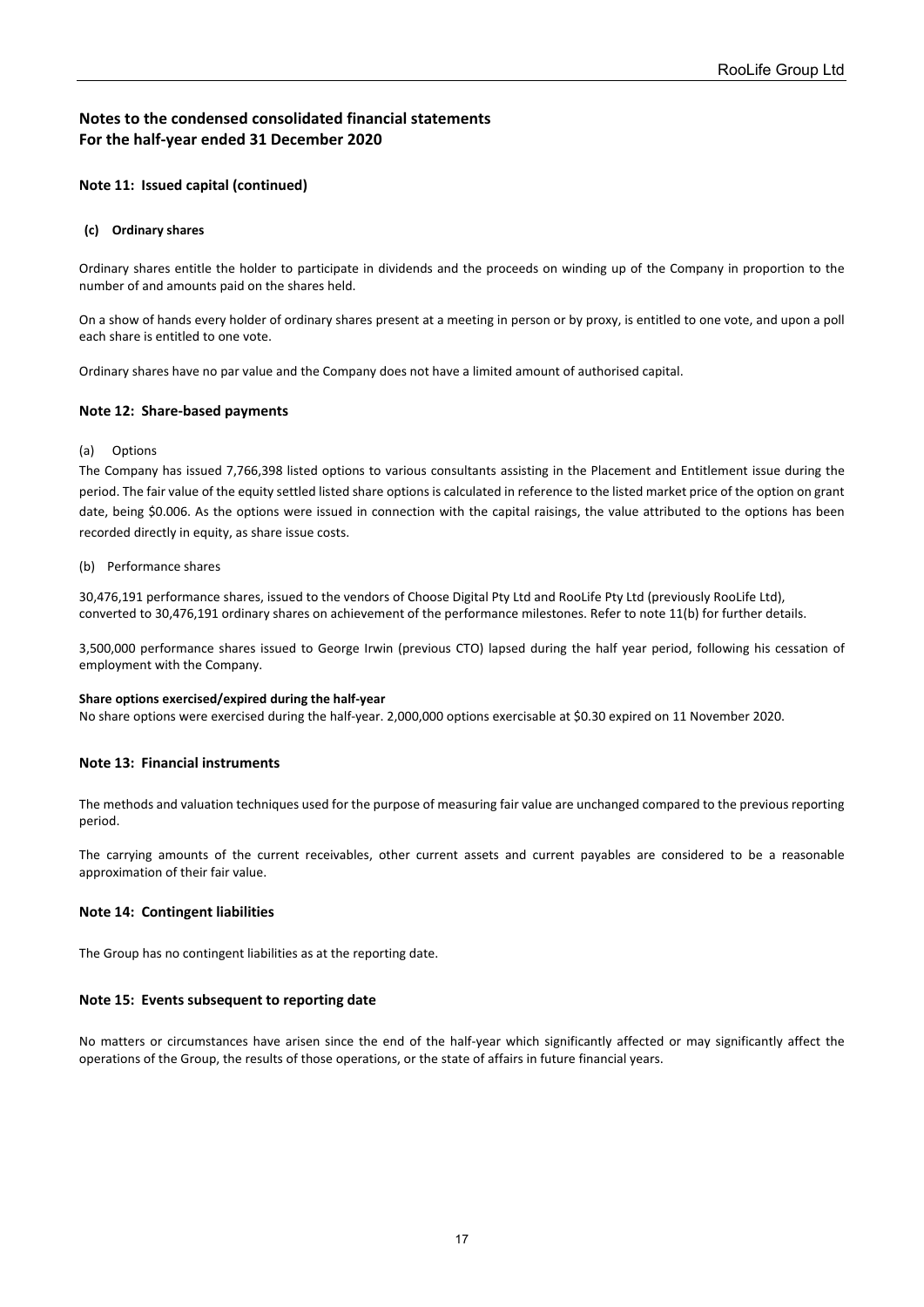# <span id="page-22-0"></span>**Directors' declaration**

- 1. In the opinion of the Directors of RooLife Group Ltd (the 'Company'):
	- a. the accompanying interim financial statements and notes are in accordance with the Corporations Act 2001 including:
		- i. giving a true and fair view of the Group's financial position as at 31 December 2020 and of its performance for the halfyear then ended; and
		- ii. complying with Australian Accounting Standards, the Corporations Regulations 2001, professional reporting requirements and other mandatory requirements.
	- b. there are reasonable grounds to believe that the Company will be able to pay its debts as and when they become due and payable.
	- c. the interim financial statements and notes thereto are in accordance with International Financial Reporting Standards issued by the International Accounting Standards Board.
- 2. This declaration has been made after receiving the declarations required to be made to the Directors in accordance with Section 303(5) of the Corporations Act 2001 for the half-year ended 31 December 2020.

This declaration is signed in accordance with a resolution of the board of Directors.

 $\mathcal{B}$ . E. Low. \_\_\_\_\_\_\_\_\_\_\_\_\_\_\_\_\_\_\_\_\_\_\_\_\_\_\_\_

**Bryan Carr Chief Executive Officer and Managing Director**

**22 February 2021**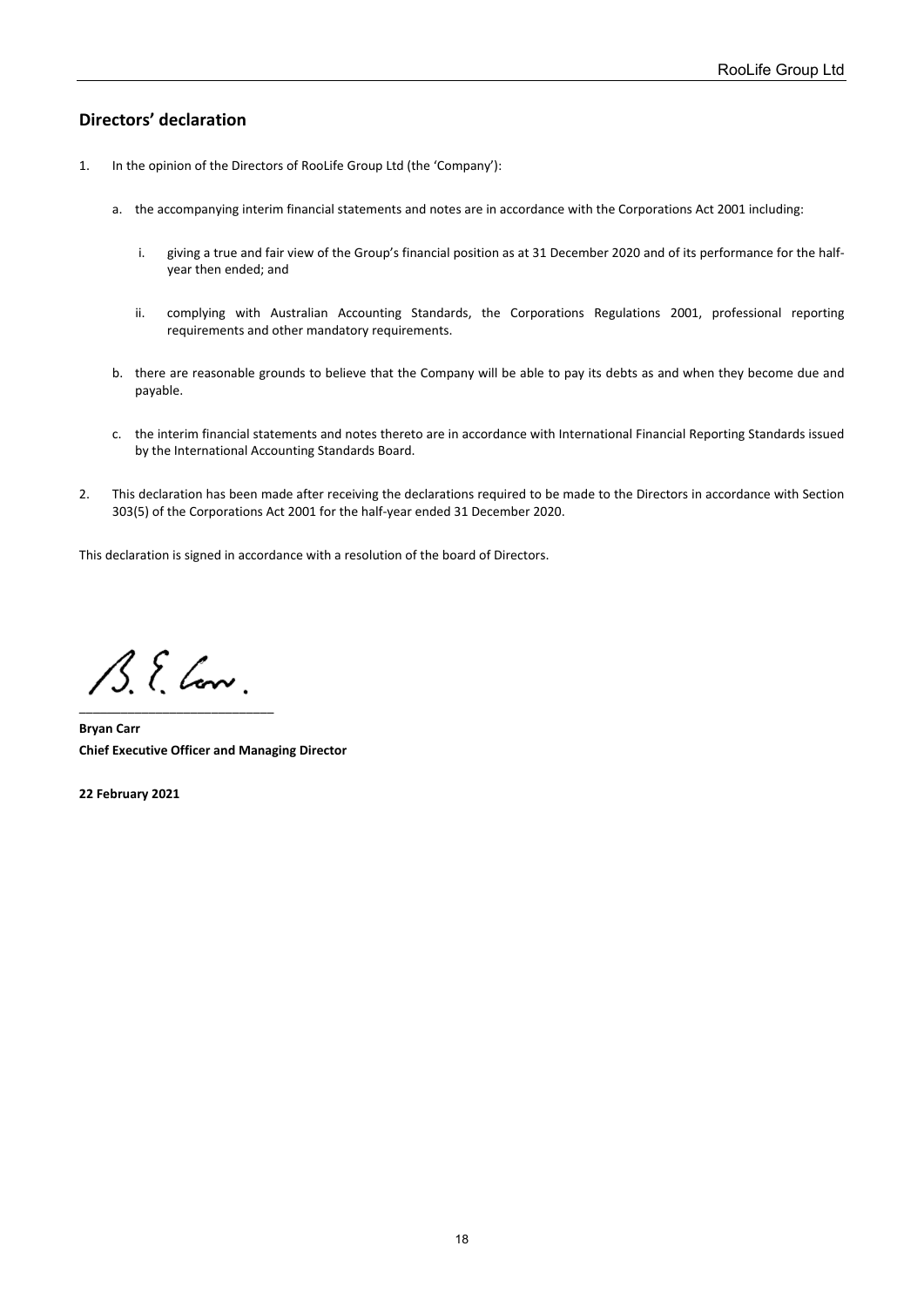

#### **INDEPENDENT AUDITOR'S REVIEW REPORT**

To the members of RooLife Group Ltd

#### **Report on the Condensed Half-Year Financial Report**

#### *Conclusion*

We have reviewed the accompanying half-year financial report of RooLife Group Ltd ("the company") which comprises the condensed consolidated statement of financial position as at 31 December 2020, the condensed consolidated statement of profit or loss and other comprehensive income, the condensed consolidated statement of changes in equity and the condensed consolidated statement of cash flows for the half-year ended on that date, notes comprising a summary of significant accounting policies and other explanatory information, and the directors' declaration, for the Group comprising the company and the entities it controlled at the half-year end or from time to time during the half-year.

Based on our review, which is not an audit, we have not become aware of any matter that makes us believe that the half-year financial report of RooLife Group Ltd does not comply with the *Corporations Act 2001* including:

- (a) giving a true and fair view of the Group's financial position as at 31 December 2020 and of its performance for the half-year ended on that date; and
- (b) complying with Accounting Standard AASB 134 *Interim Financial Reporting* and the *Corporations Regulations 2001*.

#### *Basis for conclusion*

We conducted our review in accordance with ASRE *2410 Review of a Financial Report Performed by the Independent Auditor of the Entity*. Our responsibilities are further described in the *Auditor's responsibilities for the review of the financial report* section of our report. We are independent of the company in accordance with the auditor independence requirements of the *Corporations Act 2001* and the ethical requirements of the Accounting Professional and Ethical Standards Board's APES 110 *Code of Ethics for Professional Accountants (including Independence Standards)* (the Code) that are relevant to our audit of the annual financial report in Australia. We have also fulfilled our other ethical responsibilities in accordance with the Code.

#### *Responsibility of the directors for the financial report*

The directors of the company are responsible for the preparation of the half-year financial report that gives a true and fair view in accordance with Australian Accounting Standards and the *Corporations Act 2001* and for such internal control as the directors determine is necessary to enable the preparation of the half-year financial report that gives a true and fair view and is free from material misstatement, whether due to fraud or error.

#### *Auditor's responsibility for the review of the financial report*

Our responsibility is to express a conclusion on the half-year financial report based on our review. ASRE 2410 requires us to conclude whether we have become aware of any matter that makes us believe that the half-year financial report is not in accordance with the *Corporations Act 2001* including giving a true and fair view of the Group's financial position as at 31 December 2020 and its performance for the half-year ended on that date, and complying with Accounting Standard AASB 134 *Interim Financial Reporting* and the *Corporations Regulations 2001*.

#### hlb.com.au

HLB Mann Judd (WA Partnership) ABN 22 193 232 714 Level 4, 130 Stirling Street, Perth WA 6000 / PO Box 8124 Perth BC WA 6849 T: +61 (0)8 9227 7500 E: mailbox@hlbwa.com.au

Liability limited by a scheme approved under Professional Standards Legislation.